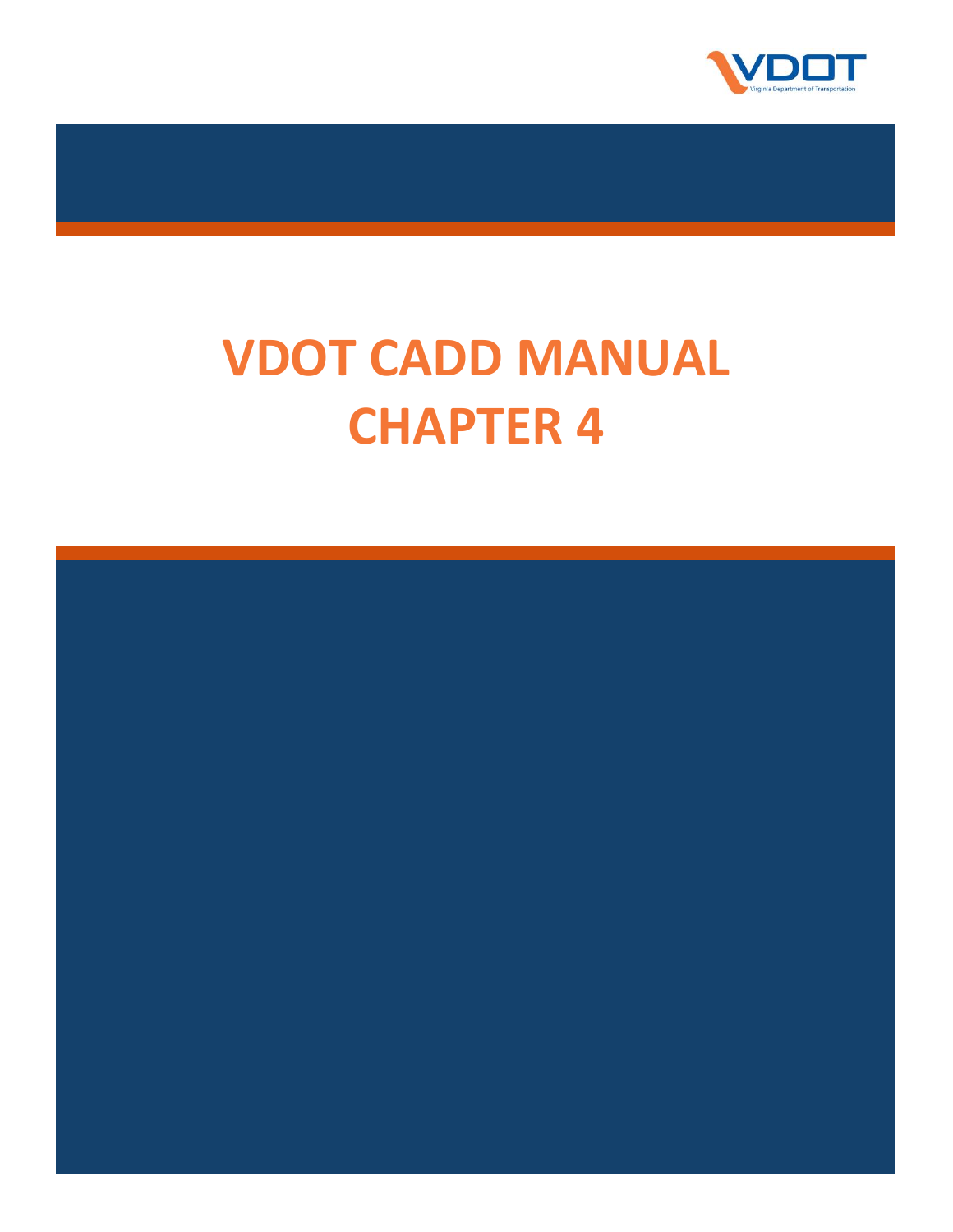

# **CONTENTS**

| 4 |       |                                                            |  |
|---|-------|------------------------------------------------------------|--|
|   | 4.1   |                                                            |  |
|   | 4.2   |                                                            |  |
|   | 4.3   |                                                            |  |
|   | 4.4   |                                                            |  |
|   | 4.4.1 |                                                            |  |
|   | 4.4.2 |                                                            |  |
|   | 4.5   |                                                            |  |
|   | 4.5.1 |                                                            |  |
|   | 4.5.2 |                                                            |  |
|   | 4.5.3 |                                                            |  |
|   | 4.5.4 |                                                            |  |
|   | 4.5.5 |                                                            |  |
|   | 4.5.6 |                                                            |  |
|   | 4.5.7 |                                                            |  |
|   | 4.5.8 |                                                            |  |
|   | 4.5.9 |                                                            |  |
|   | 4.6   |                                                            |  |
|   | 4.6.1 |                                                            |  |
|   | 4.6.2 |                                                            |  |
|   | 4.6.3 |                                                            |  |
|   | 464   |                                                            |  |
|   | 4.7   |                                                            |  |
|   | 4.7.1 |                                                            |  |
|   | 4.7.2 | SURVEY/SUE CADD File Creation, Naming and directories 4-11 |  |
|   | 4.7.3 |                                                            |  |
|   | 4.7.4 |                                                            |  |
|   | 4.7.5 |                                                            |  |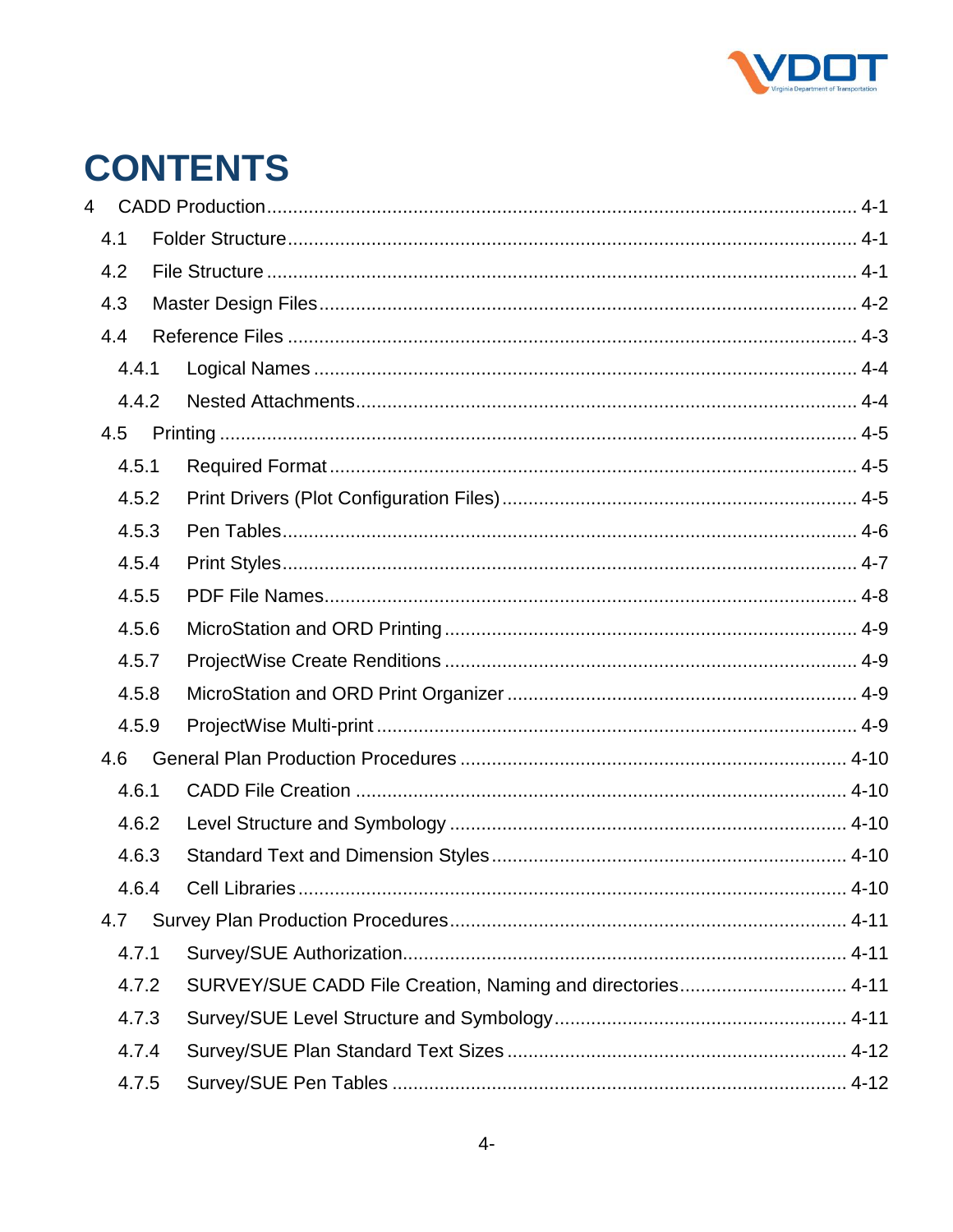| 4.8  |        |  |
|------|--------|--|
|      | 4.8.1  |  |
|      | 4.8.2  |  |
|      | 4.8.3  |  |
|      | 4.8.4  |  |
|      | 4.8.5  |  |
| 4.9  |        |  |
|      | 4.9.1  |  |
|      | 4.9.2  |  |
|      | 4.9.3  |  |
|      | 4.9.4  |  |
|      | 4.9.5  |  |
|      | 4.9.6  |  |
| 4.10 |        |  |
|      | 4.10.1 |  |
|      | 4.10.2 |  |
|      | 4.10.3 |  |
|      | 4.10.4 |  |
|      | 4.10.5 |  |
|      | 4.10.6 |  |
| 4.11 |        |  |
|      | 4.11.1 |  |
|      | 4.11.2 |  |
| 4.12 |        |  |
|      | 4.12.1 |  |
|      | 4.12.2 |  |
|      | 4.12.3 |  |
|      | 4.12.4 |  |
| 4.13 |        |  |
|      | 4.13.1 |  |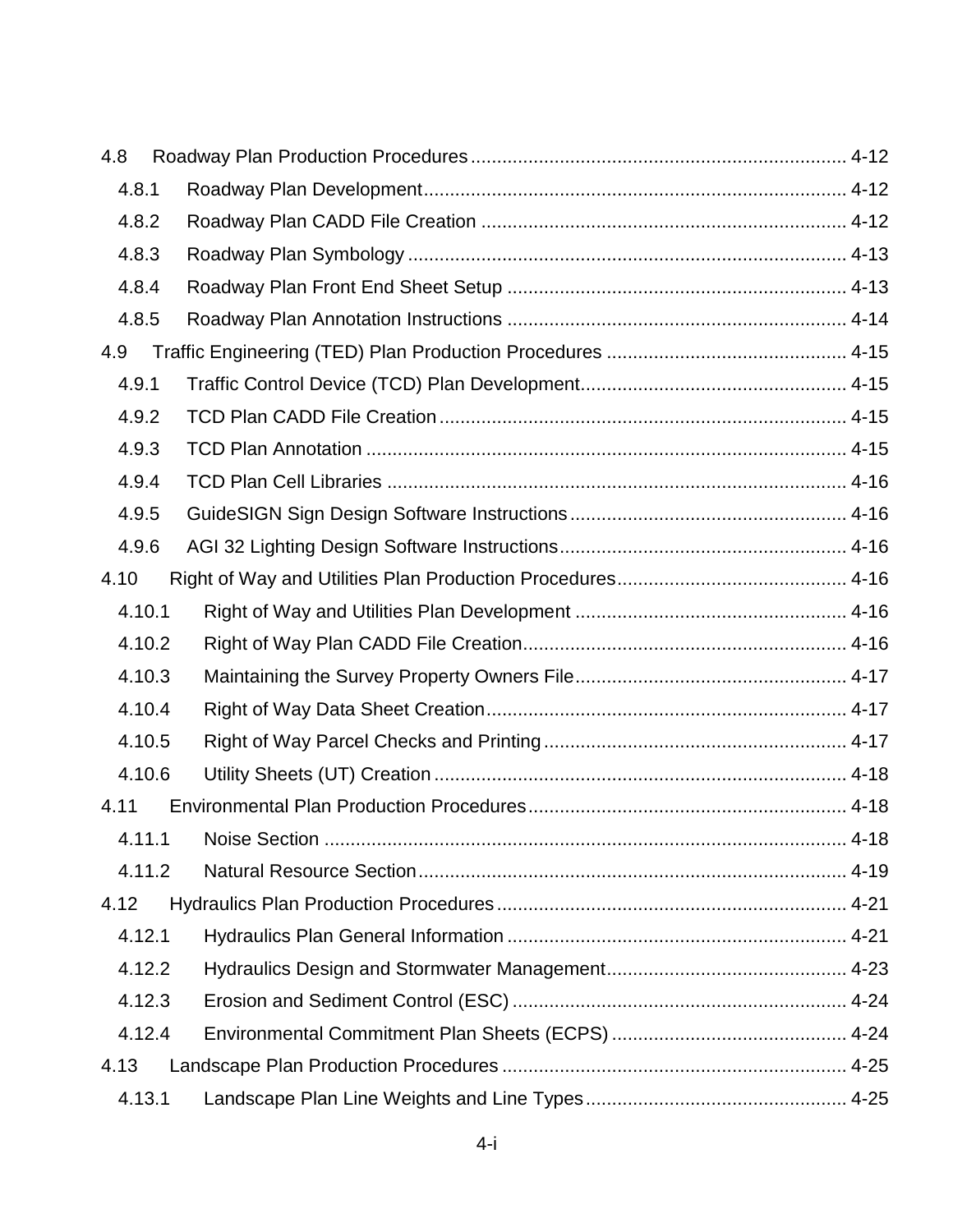# **TABLES**

| Table 4-3: Stand-alone Natural Resource Section Project Plan Sheet Numbering Standards. 4-20 |  |
|----------------------------------------------------------------------------------------------|--|
|                                                                                              |  |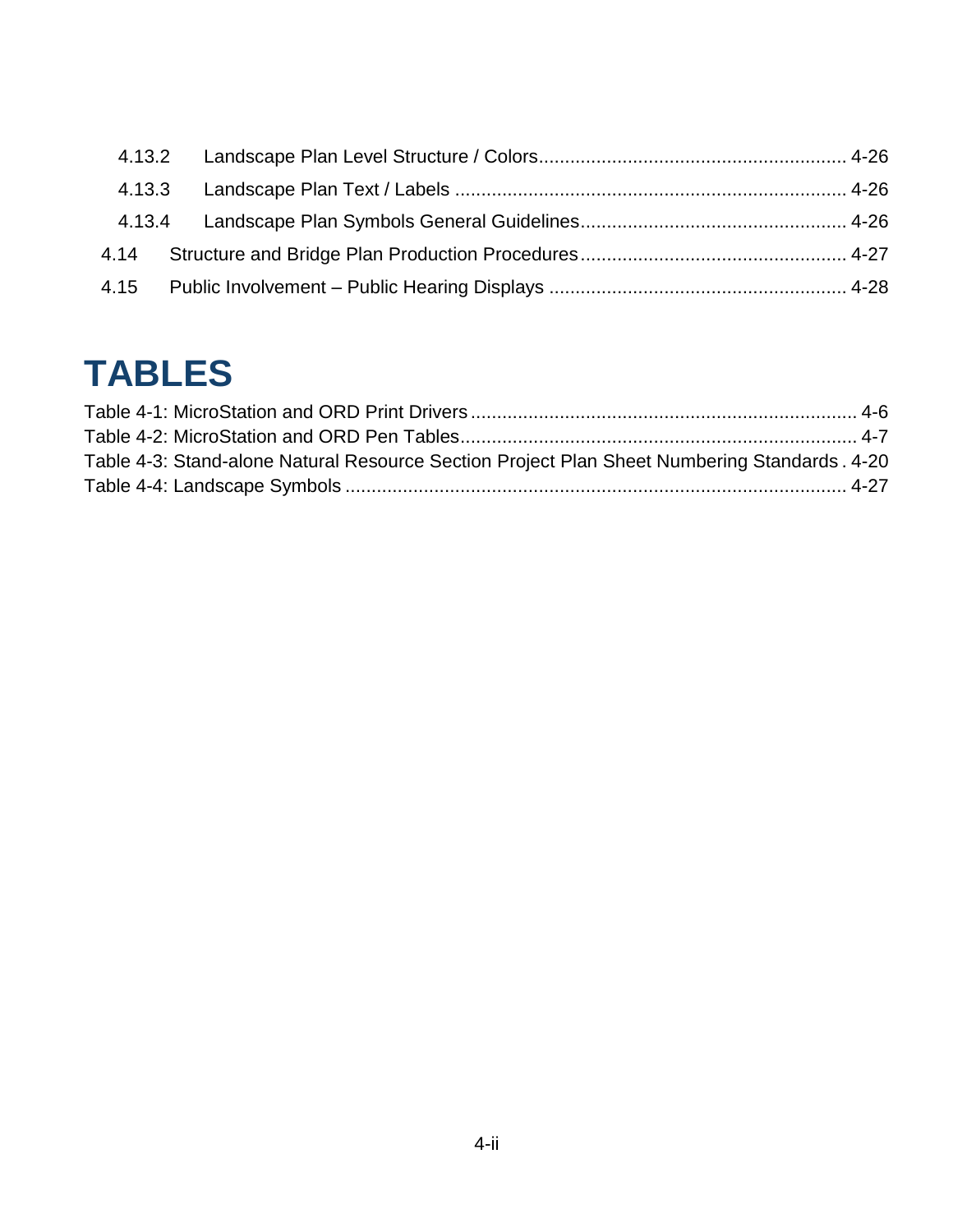# <span id="page-4-0"></span>**4 CADD PRODUCTION**

# <span id="page-4-1"></span>**4.1 FOLDER STRUCTURE**

The CADD Support Section has created a standard project folder structure as discussed in Chapter 2 which contains sub-folders for each discipline for the placement of CADD files developed during the course of a project. All files should be placed under the project folder in the appropriate discipline folders and sub-folders to ensure they can be located by all divisions needing to reference the files.

- Project Folders Storage of all project related documents including current project CADD files, archived project CADD files, and current PDF files
	- Discipline folders Storage of current CADD files generated by a discipline during the course of a project
	- Archive folder Storage of CADD files from the milestone submittals
	- Current Drawings folder Storage of current plan sheet PDF files generated by disciplines
- Plan File Room Folders Storage of PDF files for approved plans noted below
	- Approved Right of Way Plans for property acquisitions including approval signature and revisions
	- Approved Construction Plans for Advertisements including approval signatures and revisions

Care must be taken to place files in the correct folders and subfolders to ensure the correct files are available in the expected location at all times during the project development process. Additional details on discipline folders and sub-folders can be found in Chapter 2.

# <span id="page-4-2"></span>**4.2 FILE STRUCTURE**

The development of a project in CADD will consist of the creation and development of a series of master files and reference files. The following are examples of files used in developing a set of Right of Way Plans and Construction Plans.

- Survey Planimetric File (contains topography)
- Survey Property Owner File (contains property owner information)
- Survey Boundary File (contains existing Right of Way and other boundary information)
- Survey Utility File (contains existing utilities)
- DTM File (contains all digital terrain model data)
- Master Design File (contains proposed alignment, roadway items, etc.)
- Utility File (contains proposed or relocated utilities)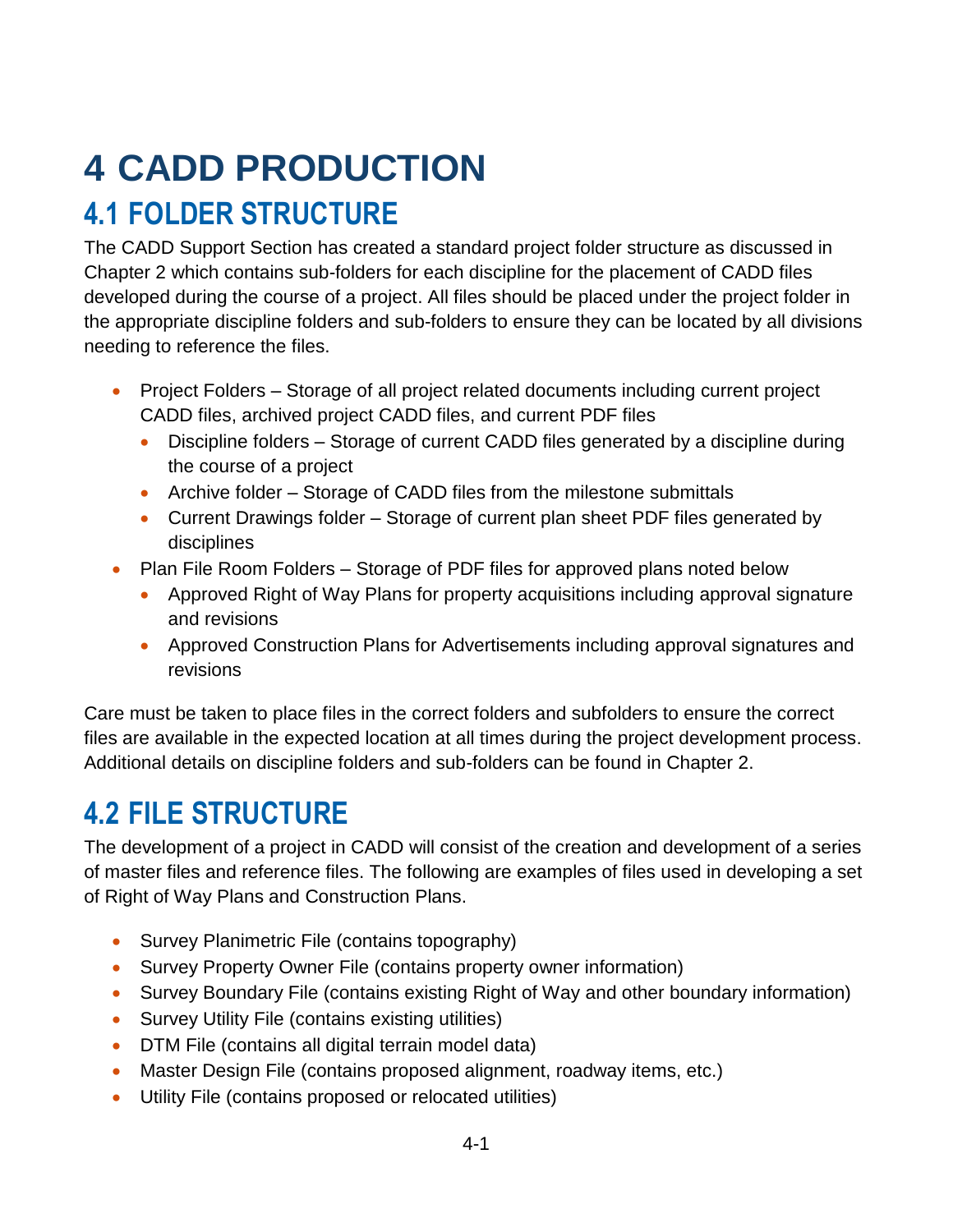- Hydraulics File (contains proposed drainage and stormwater management)
- ESC File (contains erosion and sediment control items)
- Environmental Commitments File (contains environmental commitments items)
- Cross Sections File (contains existing and proposed cross section data)
- Sheet Files (contains sheet border, project #, etc.)
- Traffic Engineering Files (contains pavement markings, lighting, signing, signals)
- Structure and Bridge Files (contains structure and bridge plans)
- Landscape Architecture Files (contains trees, shrubs, grass, etc.)
- Environmental Files (contains soundwalls, wetland mitigation, stream restoration)

The list above is only a brief example of the files that will be required to develop a set of plans. Depending on the complexity of the project and the disciplines involved, there will be other types of files that will be created by users for use as both master files and reference files. Additionally, due to the evolution of VDOT's CADD standards, projects which began development prior to the issue of this manual may not have all of the types of files described in this manual and/or the information may not be separated out between files in the same way as described in the current standards.

Users from individual divisions will create their own design files using the CADD Standards provided in Chapter 3. These CADD standards provide instructions and guidance on the naming and formatting of data in the CADD files including the information noted below:

- CADD Workspace
- Working Units
- Seed Files
- File Names
- Scale
- Levels and Symbology
- Text and Dimensions
- Cell Libraries

Detailed discipline specific instructions for the preparation of the individual files and components required in a set of Right of Way and Construction Plans will be addressed below.

# <span id="page-5-0"></span>**4.3 MASTER DESIGN FILES**

Master design files are the base files created by individual disciplines for the placement of that discipline's elements and features and for use of existing reference data. Care must be taken with the development of an individual discipline's master design files so that users from other disciplines will be able to clearly decipher the design intent. This includes following the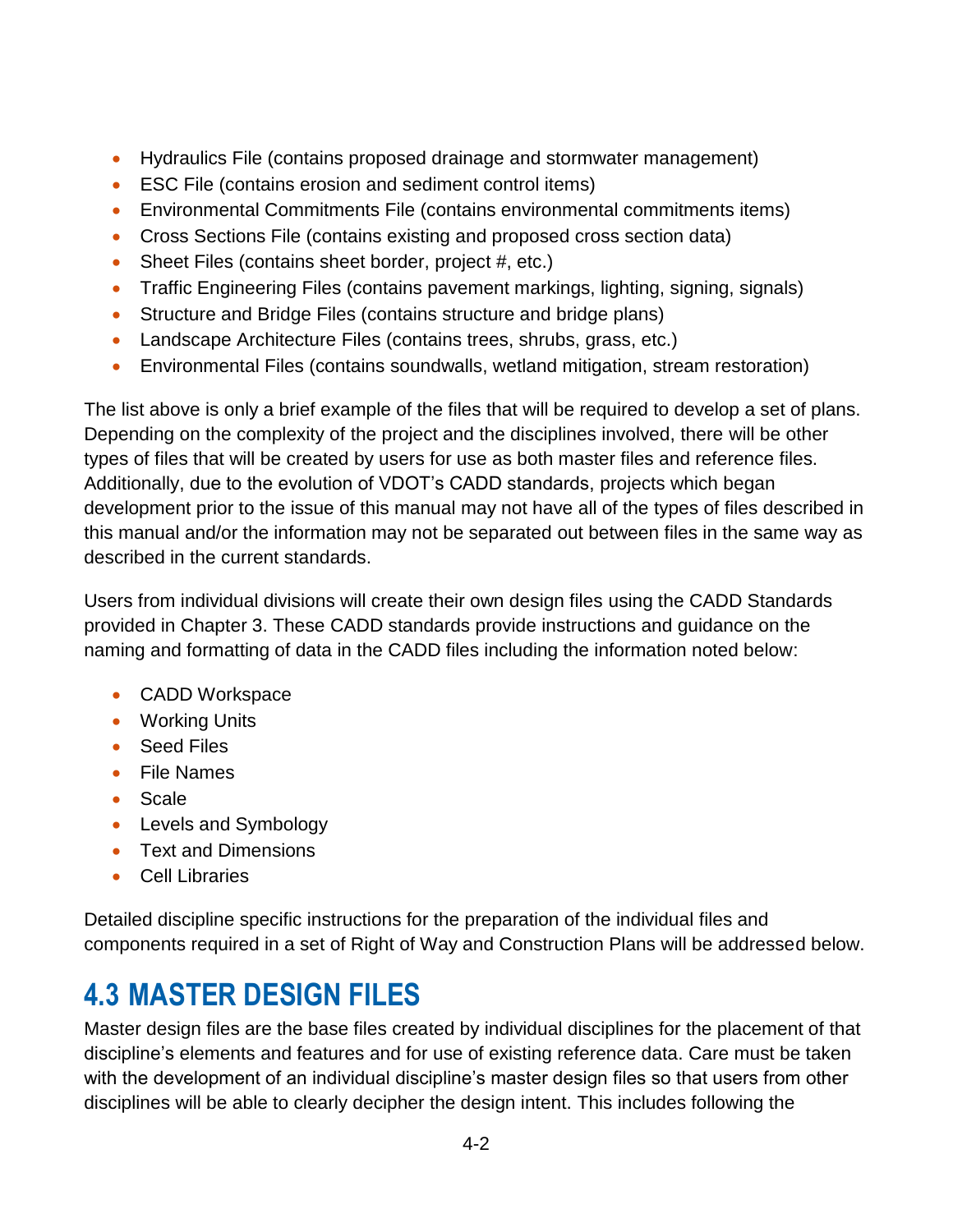prescribed CADD standards regarding proper file naming, level structure, and the use of cells and labels. Master design files must be maintained and kept intact for each discipline over the course of the project. In general, master design files will also have other files referenced into them as described below in order to facilitate the design of a project or to ensure plan sheet clarity.

Multiple users can use and edit the master design file, though close coordination between the various files and users is critical. On large complex projects, there are often instances where an engineer may want to divide a larger project into separate segments in order to allow multiple designers to work simultaneously on the project. When several users need to develop their design in the master design file, the recommended way to accomplish this is to create multiple uniquely named master design files. It is critical that each of these separate files has a unique file name. This can be accomplished by adding a qualifier, such as a letter or number to the end of the filename (d123456desa.dgn or d123456des1.dgn). Prior to submittals, each uniquely named design file must be copied into the master design file. Once the data has been copied back into the single master design file, the uniquely named master design files should be deleted.

# <span id="page-6-0"></span>**4.4 REFERENCE FILES**

A reference file is any of a variety of file types described below which is referenced into another design file and displayed for reference purposes. Many different file types can be used as a reference files including: MicroStation and ORD DGN files, AutoCAD DWG files, DXF files, raster image files (multiple types), GIS shape files, and PDF files. This is not an exhaustive list as MicroStation and ORD support additional file types as reference data. Using reference files allows for the seamless sharing of project data between disciplines and teams while maintaining the integrity of the project data. Data developed or obtained by one group can be referenced into the design files of another group for reference purposes and for display on plan sheets and exhibits without copying or manipulating the source information. By using reference files instead of copying files from other disciplines or teams into a particular discipline's folder, the duplication of project data is avoided, and updates during file progression are readily available to all user.

For example, survey files developed during the preliminary stages of a project are referenced into the design and sheet files of many other disciplines to assist those disciplines in designing and clearly displaying project components based on the underlying survey. The designers will use survey files as reference files only (some may be nested). Likewise, the originators of the survey files may need to reference in the various discipline's design files used in the development of a set of plans in order to move and adjust text for clarity on the printed plans.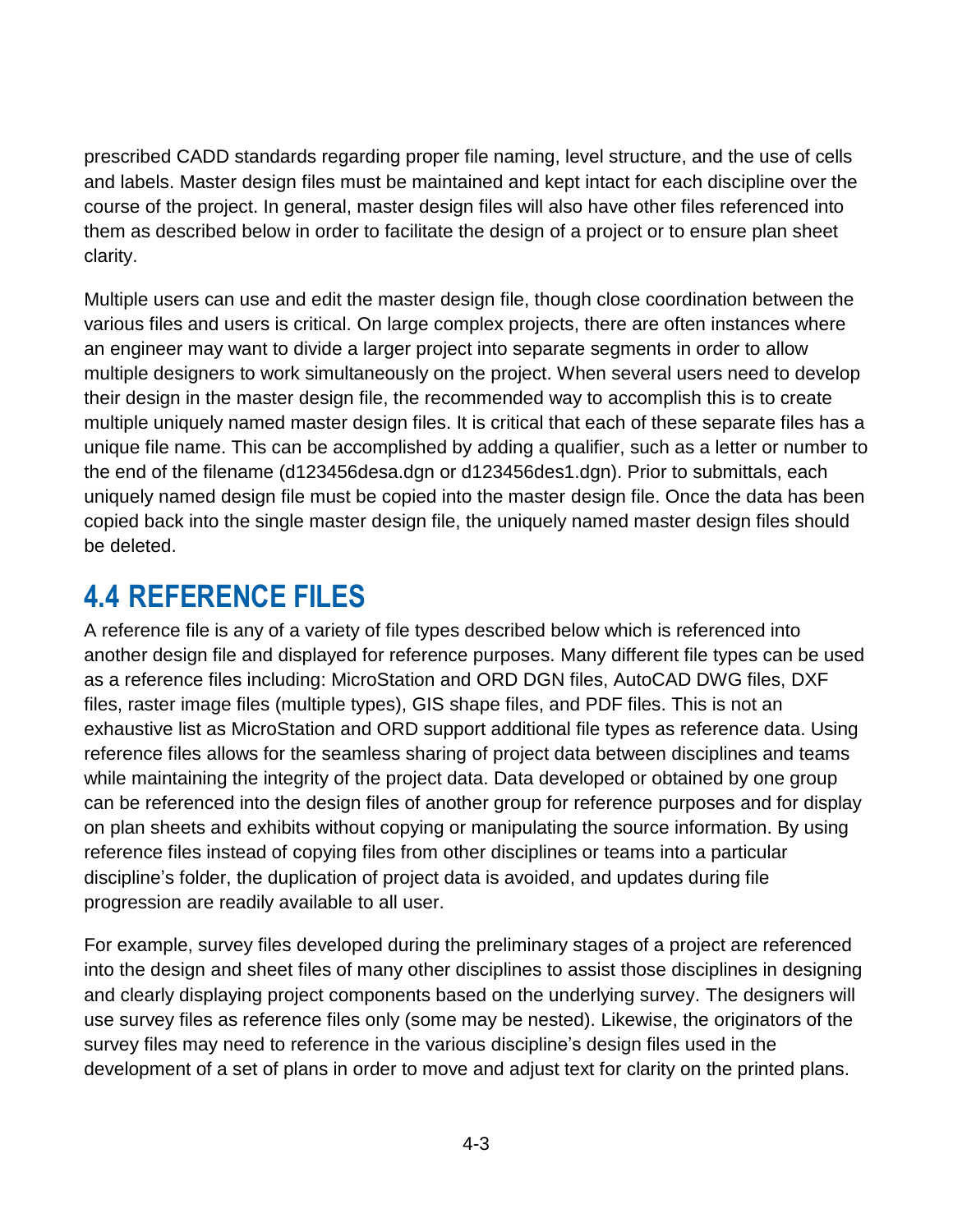This same process is duplicated across all of the disciplines on a project and results in efficient and effective coordination during plan development.

Specific reference file attachment settings which affect the display and functionality of the reference files are discussed below.

# <span id="page-7-0"></span>4.4.1 LOGICAL NAMES

The logical name field should be filled out when attaching reference files to a design file. This field provides users with a clear understanding of the reference file's purpose in the design. Additionally, it must be filled out correctly for the file to print correctly. Logical names are read by the pen tables used during the printing process to change the line weights, subdue the survey, screen reference files. All MicroStation and ORD pen tables have been set up to use the reference file logical names in order to produce prints correctly.

• Link to [Reference File Logical Names and Pen Table Functions](https://www.virginiadot.org/business/resources/LocDes/CADDManual/File/Logical_Names.xlsx)

### <span id="page-7-1"></span>4.4.2 NESTED ATTACHMENTS

The file reference tools in MicroStation and ORD provide users with three different options for handling the nesting of reference files: no nesting, live nesting, and copy attachments. Special care must be exercised with the options selected when using nested references which include the following: display overrides, nesting depth, and new level display. The options available differ depending on whether the live nesting or copy attachments option is being used and will affect the display of the files as well as whether child references will be displayed.

In most cases, reference files are attached to master files such that only the selected reference file is attached. In this case the reference file is considered a direct reference attachment with no nesting. However, there are situations when users may want to attach a reference file directly to a master file, while also including the files attached directly to the reference file, which are considered nested references. The reference file attached directly to the master file is considered a parent reference file. The reference files attached directly to the parent reference file are considered child reference files and are the nested references in relation to the master file. MicroStation and ORD allow users to continue referencing files through this parent/child relationship to a user specified nesting depth. When the decision has been made to use live nesting or copy attachments, users must have a complete understanding of the related settings in order to achieve the desired results and to avoid creating issues with displaying and manipulating reference files.

Additional information on using the live nesting or copy attachments options with nested attachments is provided within the MicroStation and ORD help menus.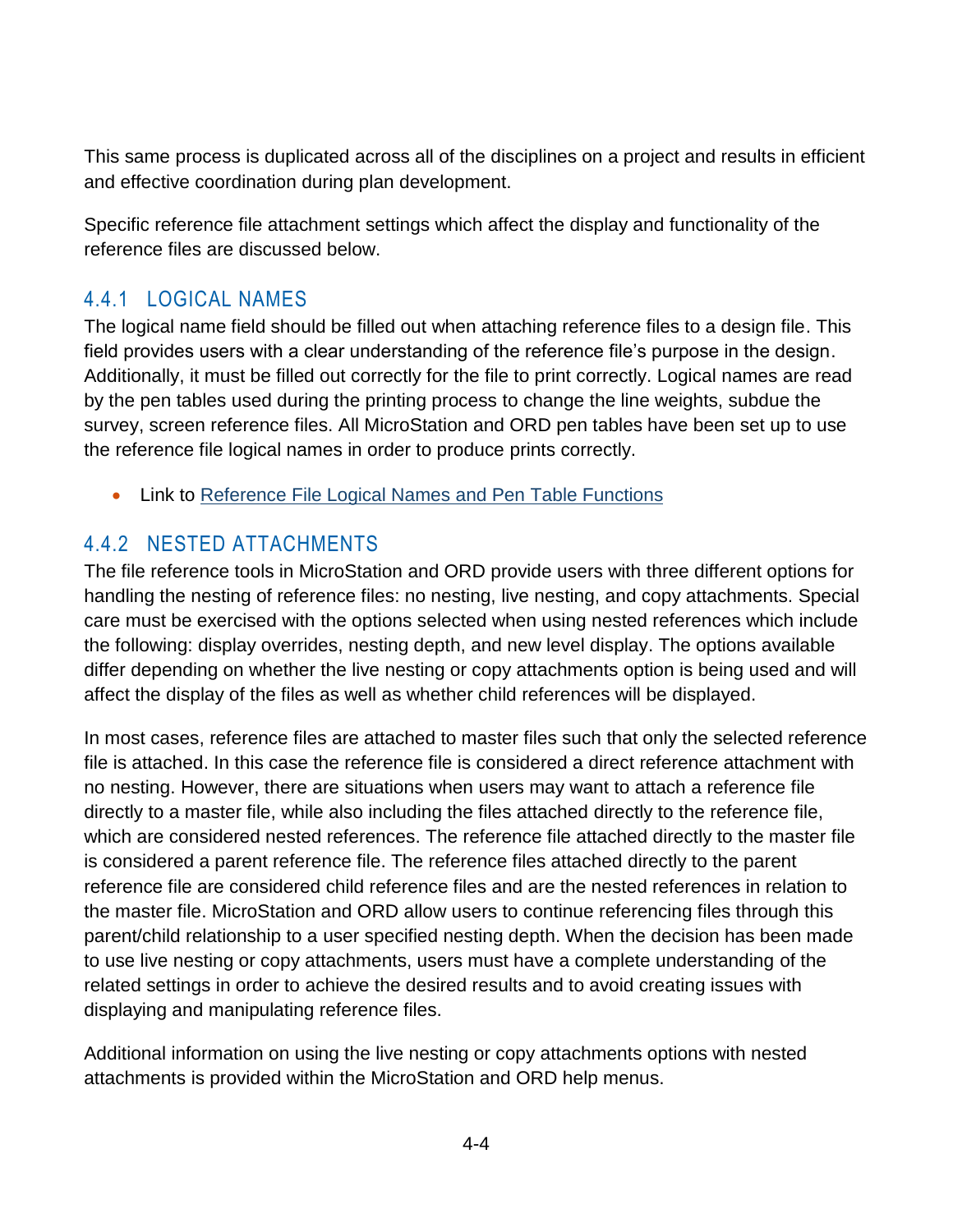# <span id="page-8-0"></span>**4.5 PRINTING**

In order to maintain a uniform plan assembly appearance between projects, the CADD Support Section has developed printing standards for plans produced in MicroStation or ORD. These printing standards will produce "to scale" prints of the plan sheets when used with the standard sheet border cells provided by VDOT. PDFs generated by the printing process described below will yield matching "to scale" paper prints when printed on a compatible printer with a matching paper size. PDFs printed on the tabloid (11-inches by 17-inches) page selection on printers will not result in true half size reproductions due to the reduction in scale required to fit the information on the paper size.

# <span id="page-8-1"></span>4.5.1 REQUIRED FORMAT

As of July 1, 2009 the required file format will be PDF files for all electronic submissions to VDOT due to sealing and signing requirements. See Chapter 5 for additional information regarding these requirements and electronic delivery.

PDF version should be 1.6 or later and PDF images should be at least 400 dpi. However, 600dpi is preferable. Only single layer PDF files are accepted at this time.

Overall dimensions for PDF files should be as follows:

- Full Size 23 inches by 35 inches
- $\bullet$  Half Size 11.5 inches by 17.5 inches

# <span id="page-8-2"></span>4.5.2 PRINT DRIVERS (PLOT CONFIGURATION FILES)

The CADD Support Section has developed the MicroStation and ORD print drivers shown below in [Table 4-1.](#page-9-1) When used with the appropriate pen table and the correct reference logical names, these print drivers will produce prints matching VDOT's print specifications. These print drivers are used to create PDF files (or TIF files for No-Plans projects) of the DGN files. These print drivers are not used to print directly from MicroStation or ORD to a printer or plotter.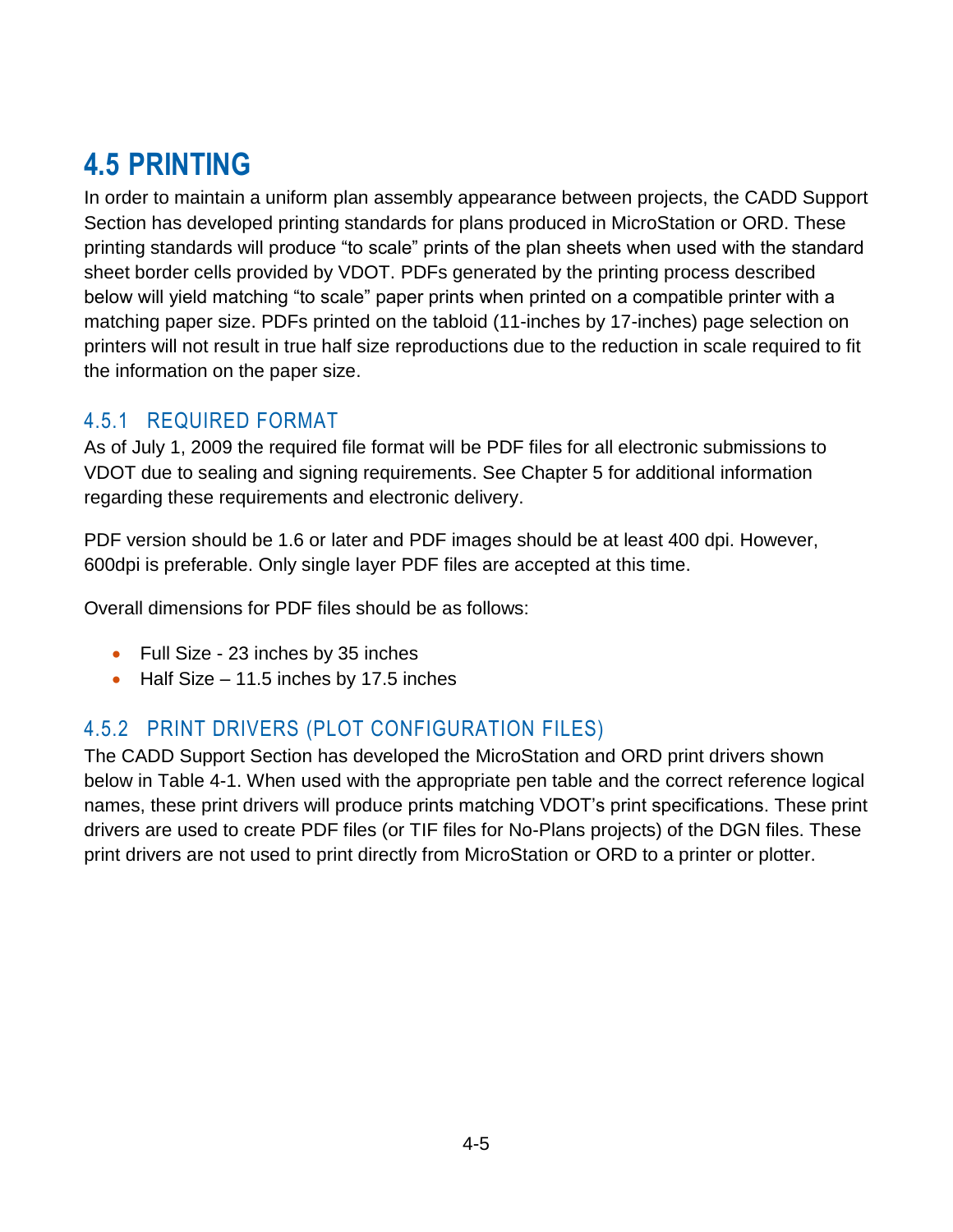#### <span id="page-9-1"></span>**Table [4-](#page-4-0)1: MicroStation and ORD Print Drivers**

| <b>Print Driver Name</b>                                        | <b>Division(s)</b>                                                                               | <b>Purpose</b>                                                                                                                      | <b>Associated Pen Tables</b>                                                                    |
|-----------------------------------------------------------------|--------------------------------------------------------------------------------------------------|-------------------------------------------------------------------------------------------------------------------------------------|-------------------------------------------------------------------------------------------------|
| <b>Bridge Local PDF</b><br><b>File HALF</b><br>Generator.pltcfg | Structure and<br><b>Bridge</b>                                                                   | <b>Half Size Bridge Plans</b>                                                                                                       | bhalf.tbl                                                                                       |
| <b>Bridge Local PDF</b><br><b>File Generator.pltcfg</b>         | <b>Structure and</b><br><b>Bridge</b>                                                            | <b>Full Size Bridge Plans</b>                                                                                                       | bfull.tbl                                                                                       |
| <b>LD Local PDF File</b><br>Generator.pltcfg                    | Survey,<br>Roadway,<br>Hydraulics,<br>Right of Way,<br>Utilities,<br>Environmental,<br>Landscape | <b>Roadway Plans</b><br><b>Right of Way Plans</b><br><b>Utilities Plans</b><br><b>Environmental Plans</b><br><b>Landscape Plans</b> | half_v95.tbl<br>$Id$ v95.tbl<br>rw_sheet.tbl<br>Id_v95_utilities_Color.tbl<br>Utilities-SUE.tbl |
| <b>Public Hearing PDF</b><br><b>File Generator.pltcfg</b>       | Roadway                                                                                          | <b>Public Hearing Displays</b>                                                                                                      | ld_v95.tbl                                                                                      |
| Tif file generator for<br>No-Plans.pltcfg                       | Roadway,<br><b>Hydraulics</b>                                                                    | No-Plan TIFF Images                                                                                                                 | $Id$ $v95$ .tbl                                                                                 |
| <b>Traffic Local PDF</b><br><b>File Generator.pltcfg</b>        | <b>Traffic</b><br>Engineering                                                                    | <b>Traffic Plans</b>                                                                                                                | Id_v95traffic.tbl<br>half_ld_v95traffic.tbl                                                     |
| <b>VDOT Xsect</b><br>PDF.pltcfg                                 | Roadway                                                                                          | <b>Cross Section Sheets</b>                                                                                                         | ld xsc.tbl<br>ld_xsc_5_scale.tbl<br>ld_xsc_10_scale.tbl                                         |

The list above covers the primary Bentley Print Drivers (.pltcfg files) used to create PDF files. Additional .pltcfg files may appear in the plotcfg folder(s) which are used by VDOT employees to print directly to VDOT Printers/Plotters.

#### <span id="page-9-0"></span>4.5.3 PEN TABLES

In addition to print drivers, pen tables are used to help style the printed file (whether it is printed to a PDF, or to a hard copy). The pen tables shown below in [Table 4-2](#page-10-1) were developed by the CADD Support Section and utilize the VDOT Division specific logical names assigned to reference files as described previously in Section [4.4.1](#page-7-0) to manage settings like output line weights, colors, screening, transparency, priority, etc. Several of VDOT's print drivers have multiple pen tables available to choose from in order to achieve a desired appearance for a specific deliverable type (Roadway Plans, Right of Way Plans, Color Utility Field Inspection Plans, etc.) or size (full size/half size).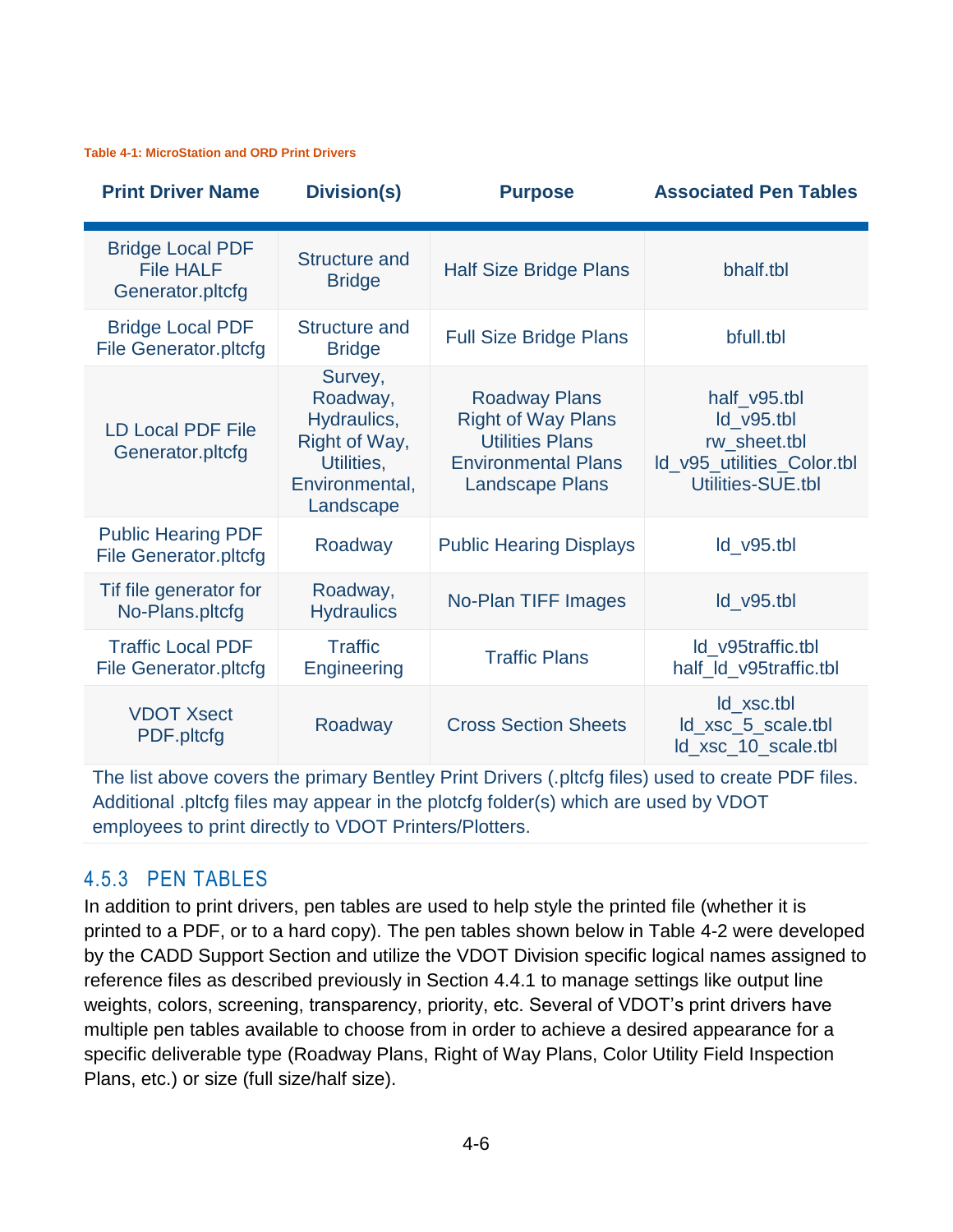<span id="page-10-1"></span>**Table [4-](#page-4-0)2: MicroStation and ORD Pen Tables**

|  | <b>Pen Table Name</b> |
|--|-----------------------|
|  |                       |

### **Pivision/Purpose**

| bfull.tbl                  | <b>Full size Bridge prints</b>                                                                                                                |
|----------------------------|-----------------------------------------------------------------------------------------------------------------------------------------------|
| bhalf.tb                   | Half size Bridge prints                                                                                                                       |
| half v95.tbl               | Half size Roadway prints (Survey, Roadway,<br>Hydraulics, Utilities, Environmental, Landscape)                                                |
| ld v95.tbl                 | Full size Roadway prints (Survey, Roadway,<br>Hydraulics, Utilities, Environmental, Landscape)                                                |
| half_v95traffic.tbl        | Half size Traffic Engineering prints                                                                                                          |
| Id v95traffic.tbl          | <b>Full size Traffic Engineering prints</b>                                                                                                   |
| rw_sheet.tbl               | Right of Way (RW) sheet prints                                                                                                                |
| half_v95_row.tbl           | Half size Right of Way Plan sheet prints                                                                                                      |
| ld_v95_row.tbl             | Full size Right of Way Plan sheet prints                                                                                                      |
| Id_v95_utilities_Color.tbl | Utility (UT) sheet prints in color for UFI Meeting                                                                                            |
| Utilities-SUE.tbl          | Survey check prints with utilities in color                                                                                                   |
| ld xsc.tbl                 | <b>Cross Section Sheet prints</b>                                                                                                             |
| ld_xsc_5_scale.tbl         | <b>Cross Section Sheet prints</b><br>Changes the line styles from dashed to solid and<br>reduces the lines weights so the design and existing |
| ld_xsc_10_scale.tbl        | ground shows up more clearly on cross sections prints<br>at the 5 scale or 10 scale as noted                                                  |

#### <span id="page-10-0"></span>4.5.4 PRINT STYLES

The CADD Support Section developed Print Styles that may be selected when using MicroStation or ORD for manual printing or when using Print Organizer. These Print Styles automatically select the appropriate print driver and pen table based on the discipline or sheet type selected. Some examples of the available Print Styles are shown below.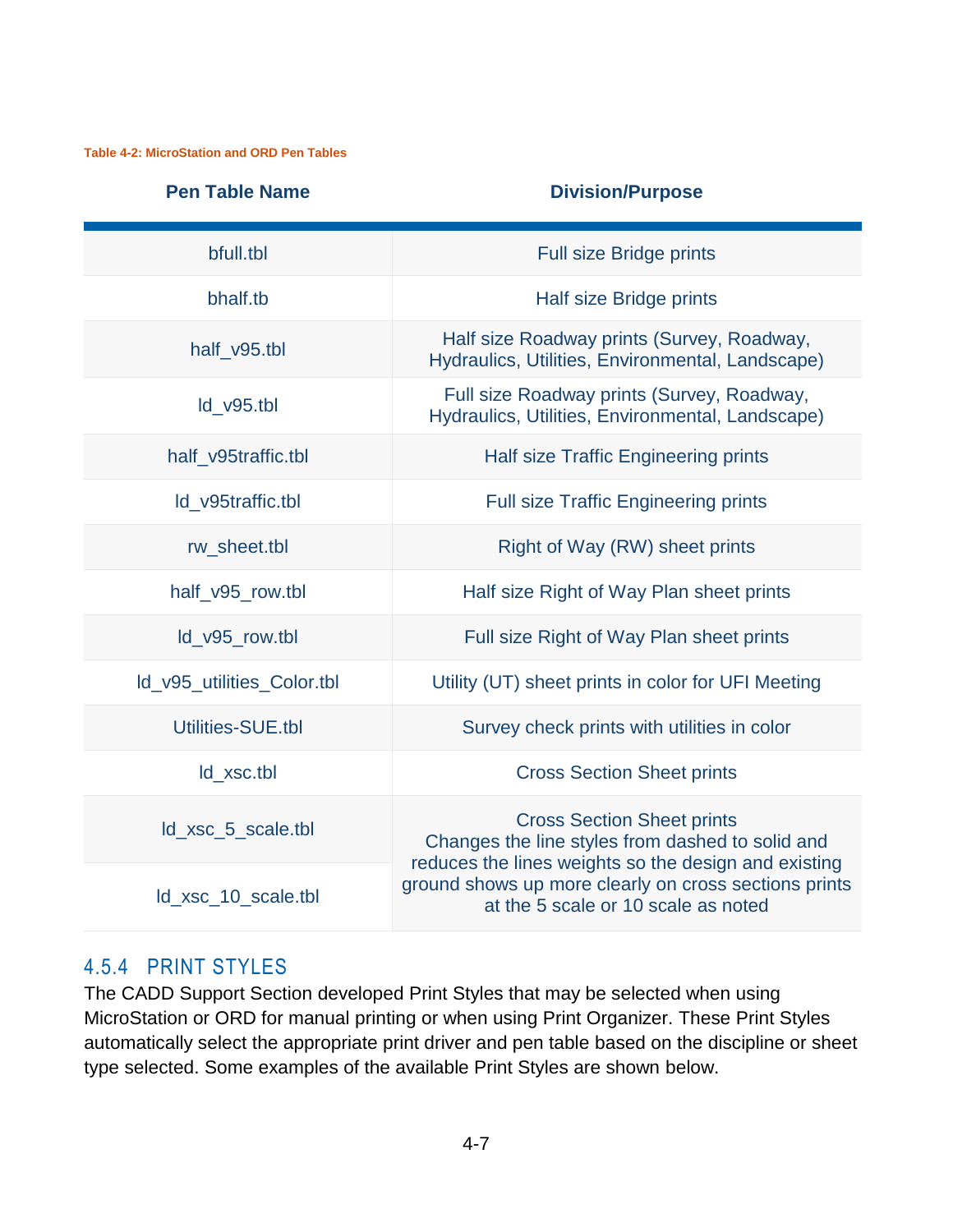Note: The "Xerox plotter" Print Styles shown below are only available to VDOT employees.

- RW\_Sheets
- UT\_Sheets
- **Bridge PDF File Generator**
- Bridge PDF Half-size Generator
- **.** ID PDF File Generator
- **•** Traffic PDF File Generator
- Xerox plotter L&D
- Xerox plotter S&B
- Xerox plotter Traffic
- Xsect VDOT 10 Scale PDF
- Xsect VDOT 5 Scale PDF
- Xsect VDOT PDF

# <span id="page-11-0"></span>4.5.5 PDF FILE NAMES

PDF file names are based on the project number or bridge plan number, as discussed in the section on Plan File Room Folder Structure in Chapter 2. Using the unique project number or bridge plan number in the filename is required since the PDFs of the plans will ultimately be stored in Plan File Room and provided to contractors. This unique number is helpful in searching for and identifying plans. Sheet numbers are discussed in Chapter 2E of the Roadway Design Manual and Chapter 3 of this manual.

#### 4.5.5.1 PLANS (FOR DISCIPLINES OTHER THAN BRIDGE)

- Files will be named project number\_sheet number (Example: 0123-025-102 C501\_01.pdf).
- In the two series, if you have double letters put 02z in front of the sheet number (example: 0123-025-102 C501\_02z 2aa.pdf).

#### 4.5.5.2 CROSS SECTION SHEETS

• Files will be named the project number xsheet number (Example: 0123-025-102) C501\_x001.pdf).

#### 4.5.5.3 BRIDGE PLANS

Files will be named bridge plan number\_sheet number (Example: 278-14\_01.pdf).

Additional information regarding PDF file naming for No–Plan projects, Right of Way revisions, construction revisions, field changes, as builts, and Plats (where applicable) is provided in Chapter 2 under Plan File Room Naming.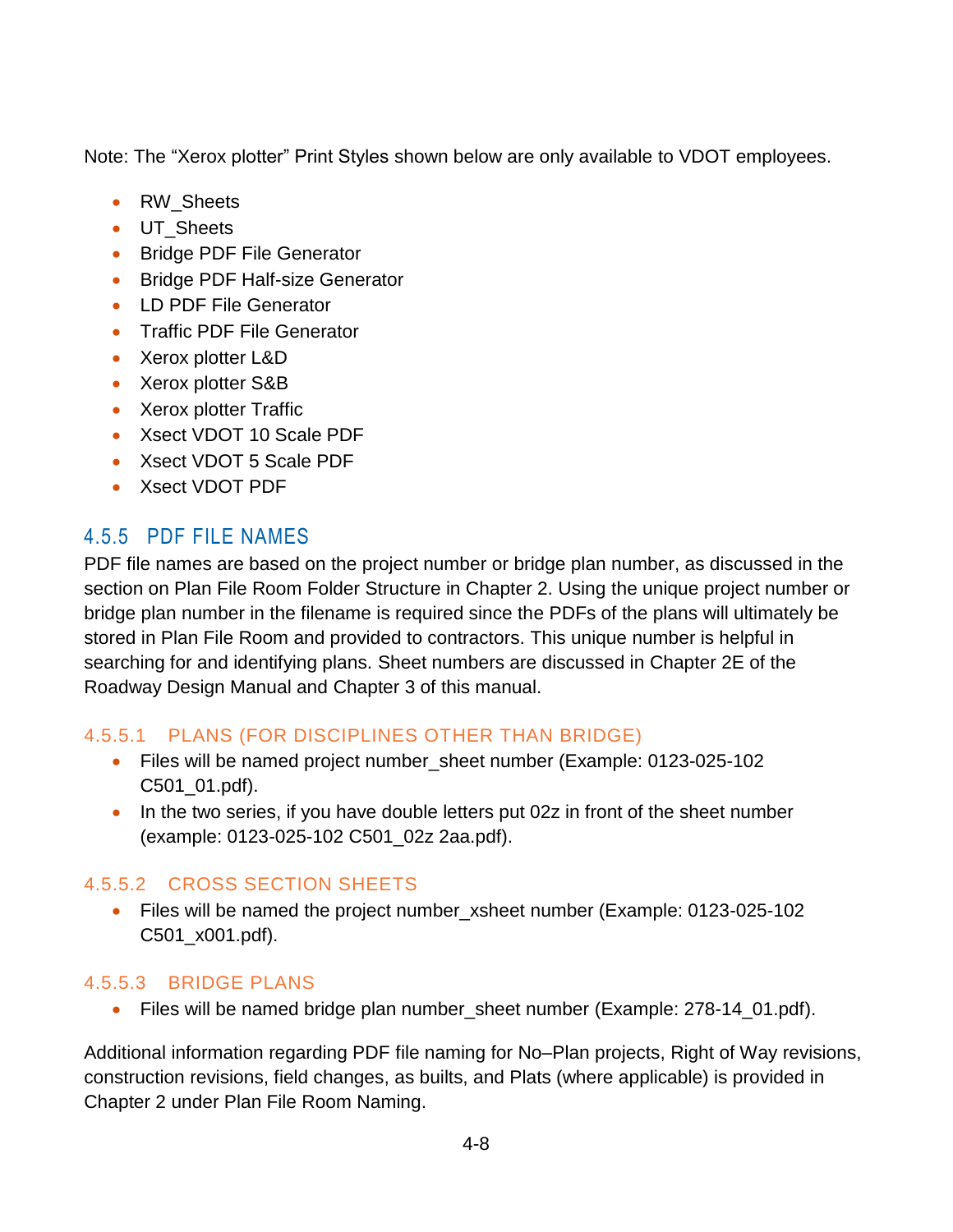# <span id="page-12-0"></span>4.5.6 MICROSTATION AND ORD PRINTING

The basic MicroStation and ORD print functions can be used to create PDF files. The print driver configuration files and pen tables described above are provided in the VDOT CADD Workspace. Instructions for creating PDF files using the basic printing functions in MicroStation and ORD are provided at the links below.

- Link to [MicroStation Printing](https://www.virginiadot.org/business/resources/LocDes/CADDManual/File/MicroStation_Printing.pdf) Job Aid
- Link to ORD [Printing](https://www.virginiadot.org/business/resources/LocDes/JobAids/OpenRoads_Designer/ORD_Printing.pdf) Job Aid

# <span id="page-12-1"></span>4.5.7 PROJECTWISE CREATE RENDITIONS

The CADD Support Section has implemented ProjectWise's Renditions tool to allow for the automated creation of PDF prints from a plan sheet file stored in ProjectWise. This tool allows a user to select and print a group of MicroStation or ORD DGN files from the ProjectWise Explorer without opening each individual DGN file. The user is also able to select the destination folder for the PDF files with the choice of the project's Current Drawings or Plan File Room folder depending on the current stage of the project.

- Link to [Creating PDF of Sheets through Renditions](https://www.virginiadot.org/business/resources/LocDes/JobAids/PW/Creating_Renditions_Creating_PDF_Sheets.pdf) Job Aid
- Link to [Creating PDF of Structures and Bridge Sheets through Renditions](https://www.virginiadot.org/business/resources/LocDes/JobAids/PW/Creating_Renditions_Bridge_PDF_Sheets.pdf) Job Aid
- Link to [Creating Cross Section Sheets through Renditions](https://www.virginiadot.org/business/resources/LocDes/JobAids/PW/Creating_Renditions_Creating_PDF_Cross_Sections.pdf) Job Aid

# <span id="page-12-2"></span>4.5.8 MICROSTATION AND ORD PRINT ORGANIZER

The Print Organizer tool within MicroStation and ORD allows a user to setup a batch plot of a job. This allows users to create saved batch print sets by selecting a set of plan sheets to print PDF files from, applying print standards to them, and saving them as a batch print set. Once a batch print set is created, users can open them in the future and quickly create a set of PDF files from the saved list of plan sheet DGN files. Instructions for using Print Organizer are not provided since the ProjectWise Create Renditions tool is VDOT's preferred method for creating and updating the PDF files in the Current Drawings folder and Plan File Room subfolders.

# <span id="page-12-3"></span>4.5.9 PROJECTWISE MULTI-PRINT

The CADD Support Section has developed a process for VDOT employees using ProjectWise which allows a user to send multiple PDF files at the same time to a networked printer. Instructions are provided at the link below. This tool is for use by VDOT employees only.

Link to [ProjectWise Multi-Print](https://www.virginiadot.org/business/resources/LocDes/JobAids/PW/VDOT_Multiprint.pdf) Job Aid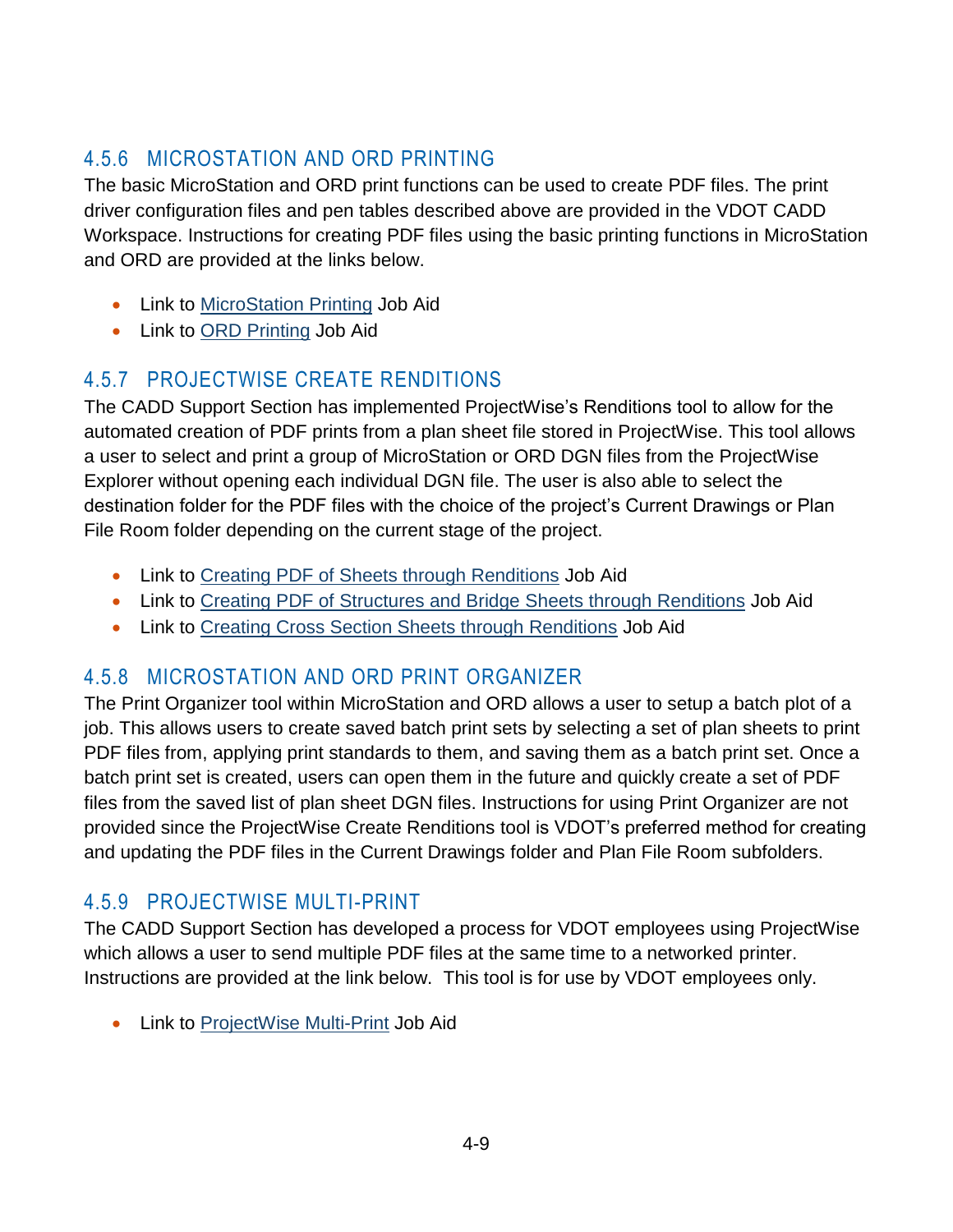# <span id="page-13-0"></span>**4.6 GENERAL PLAN PRODUCTION PROCEDURES**

General information and plan production procedures applicable to multiple disciplines has been provided below. For information and procedures specific or unique to a particular discipline, please refer to the discipline specific plan production procedures for that discipline.

# <span id="page-13-1"></span>4.6.1 CADD FILE CREATION

All CADD files (including design files, survey files, sheet files, etc.) shall be created using the proper seed files and naming convention provided in Chapter 3 of this manual. Links have been provided below to the documentation developed by VDOT for creation and naming of the CADD files.

- Link to [Design and Sheet File Names](https://www.virginiadot.org/business/resources/LocDes/CADDManual/File/Design_and_Sheet_File_Names.xlsx) (All Disciplines)
- Link to [ProjectWise CADD File Creation](http://www.virginiadot.org/business/resources/LocDes/JobAids/PW/ProjectWise_Opening_Creating_Documents_via_Microstation.pdf) Job Aid
- Link to [Revising Multiple Files in ProjectWise](https://www.virginiadot.org/business/resources/LocDes/JobAids/PW/Revising_Multiple_CADD_Files.pdf) Job Aid

# <span id="page-13-2"></span>4.6.2 LEVEL STRUCTURE AND SYMBOLOGY

A detailed discussion of VDOT's level structure and symbology is presented in Chapter 3 of this manual. The standard level structure and symbology including patterning standards are provided at the links below.

- Link to [Level Structure and Symbology](https://www.virginiadot.org/business/resources/LocDes/CADDManual/File/MicroStation_Levels.xlsx) (All Disciplines)
- Link to [Patterning](https://www.virginiadot.org/business/resources/LocDes/CADDManual/File/Patterning.pdf) Job Aid

# <span id="page-13-3"></span>4.6.3 STANDARD TEXT AND DIMENSION STYLES

VDOT has developed standards for placing text and dimensions based on a project's drawing scale which are available at the link below.

Link to [Text and Dimension Styles](https://www.virginiadot.org/business/resources/LocDes/CADDManual/File/How_to_Use_Text_and_Dimension_Styles.pdf) Job Aid

# <span id="page-13-4"></span>4.6.4 CELL LIBRARIES

Standard cells have been developed by VDOT for each discipline. These include cells representing individual elements and features as well as cells used in the patterning of areas. A list of cell libraries available for use by each discipline is provided in Chapter 3.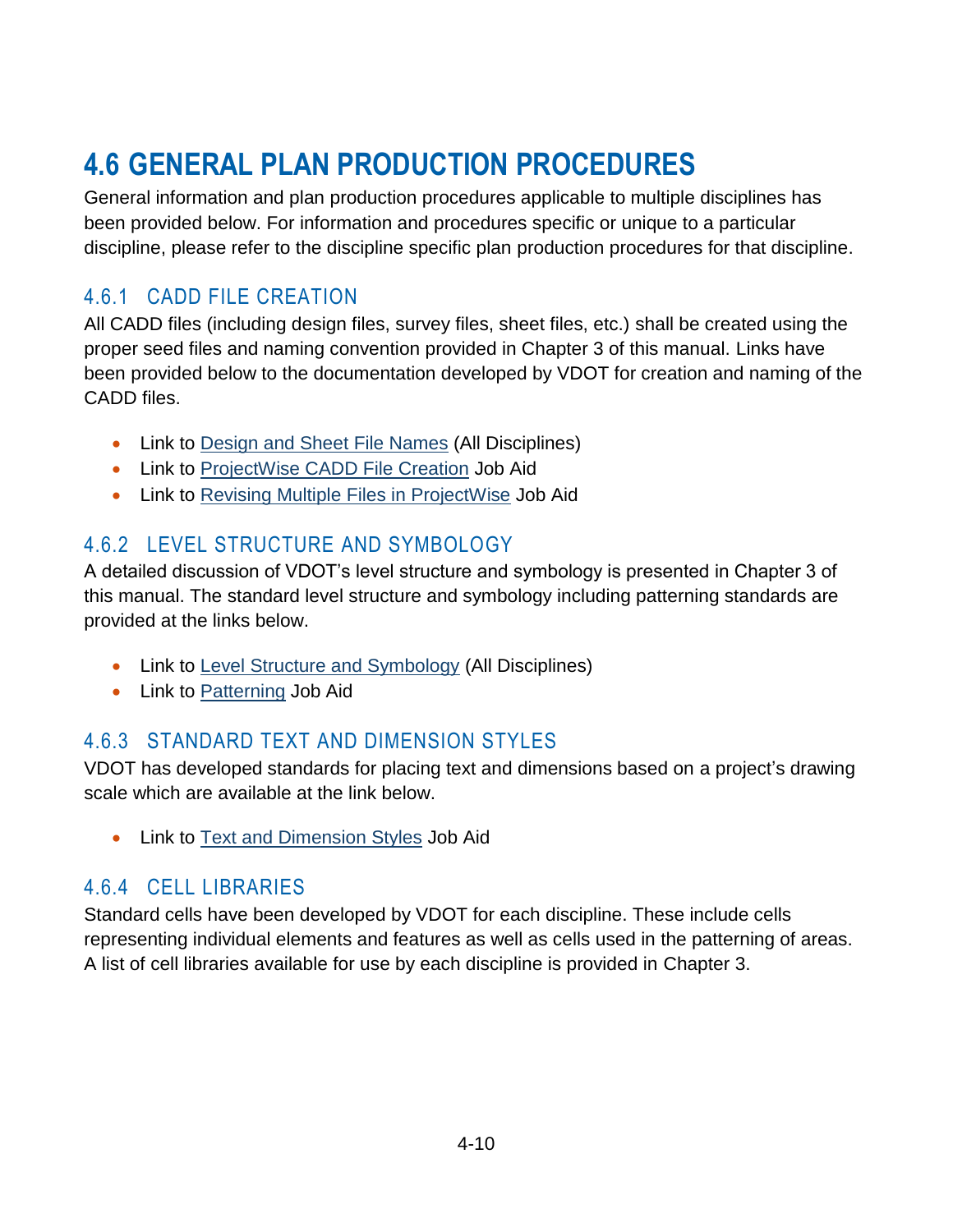# <span id="page-14-0"></span>**4.7 SURVEY PLAN PRODUCTION PROCEDURES**

# <span id="page-14-1"></span>4.7.1 SURVEY/SUE AUTHORIZATION

All surveys for highways on all systems, including closed surveys for determination of ownership or for purchase, are to be authorized by the State Location and Design Engineer or his representative. This authorization will be in the form of a memorandum in which the scope of the project, length, type of survey required, and any other pertinent data will be outlined. Supplemental data, made available to assist in performing the survey, will be furnished also.

• Link to [Survey Manual Chapter 1](http://www.virginiadot.org/business/resources/LocDes/SurveyManual/Chapter1.pdf)

# <span id="page-14-2"></span>4.7.2 SURVEY/SUE CADD FILE CREATION, NAMING AND DIRECTORIES

Links have been provided below to the documentation developed by VDOT for creation and naming of the Survey/SUE files.

- Link to [Survey File Creation Seeds](https://www.virginiadot.org/business/resources/LocDes/CADDManual/File/Survey_Files_Creation_Seeds.pdf) Job Aid
- Link to [Survey File Naming](https://www.virginiadot.org/business/resources/LocDes/CADDManual/File/Survey_File_Naming.pdf) Job Aid
- Link to [Survey File Directories](https://www.virginiadot.org/business/resources/LocDes/CADDManual/File/Survey_Files_Directories.pdf) Job Aid
- Link to [Survey Master Survey File Creation](https://www.virginiadot.org/business/resources/LocDes/CADDManual/File/Survey_Master.pdf) Job Aid
- Link to [Survey Planimetric Master File Creation](https://www.virginiadot.org/business/resources/LocDes/CADDManual/File/Survey_Planimetric.pdf) Job Aid
- Link to [Survey Control and Legend File Creation](https://www.virginiadot.org/business/resources/LocDes/CADDManual/File/Survey_Control.pdf) Job Aid
- Link to [Survey Boundary File Creation](https://www.virginiadot.org/business/resources/LocDes/CADDManual/File/Survey_Boundary.pdf) Job Aid
- Link to [Survey Property Owner File Creation](https://www.virginiadot.org/business/resources/LocDes/CADDManual/File/Survey_Property_Owner.pdf) Job Aid
- Link to [Survey Bridge Situation File Creation](https://www.virginiadot.org/business/resources/LocDes/CADDManual/File/Survey_Bridge_Situation.pdf) Job Aid
- Link to [Survey Wetland File Creation](https://www.virginiadot.org/business/resources/LocDes/CADDManual/File/Survey_Wetlands.pdf) Job Aid
- Link to [Survey Utility Master File Creation](https://www.virginiadot.org/business/resources/LocDes/CADDManual/File/Survey_Utility.pdf) Job Aid
- Link to [Survey Lot/Map Check File Creation](https://www.virginiadot.org/business/resources/LocDes/CADDManual/File/Survey_Lot_Map_Check.pdf) Job Aid
- Link to [Survey RW Color Sheet Creation](https://www.virginiadot.org/business/resources/LocDes/CADDManual/File/Survey_RW_Color_Sheet.pdf) Job Aid

# <span id="page-14-3"></span>4.7.3 SURVEY/SUE LEVEL STRUCTURE AND SYMBOLOGY

The standard survey/SUE level structure and symbology are provided at the links below.

- Link to [Survey Cells and Symbols](https://www.virginiadot.org/business/resources/LocDes/CADDManual/File/Survey_Cells_and_Symbols.pdf)
- Link to [Survey/SUE Level Structure](https://www.virginiadot.org/business/resources/LocDes/CADDManual/File/Survey_Level_Structure.pdf)

Place all lines, cells or other graphic elements necessary to illustrate the survey in the appropriate survey files in accordance with the standard level structure. Place all items in the file using the proper levels and symbology (including ByLevel settings where possible). The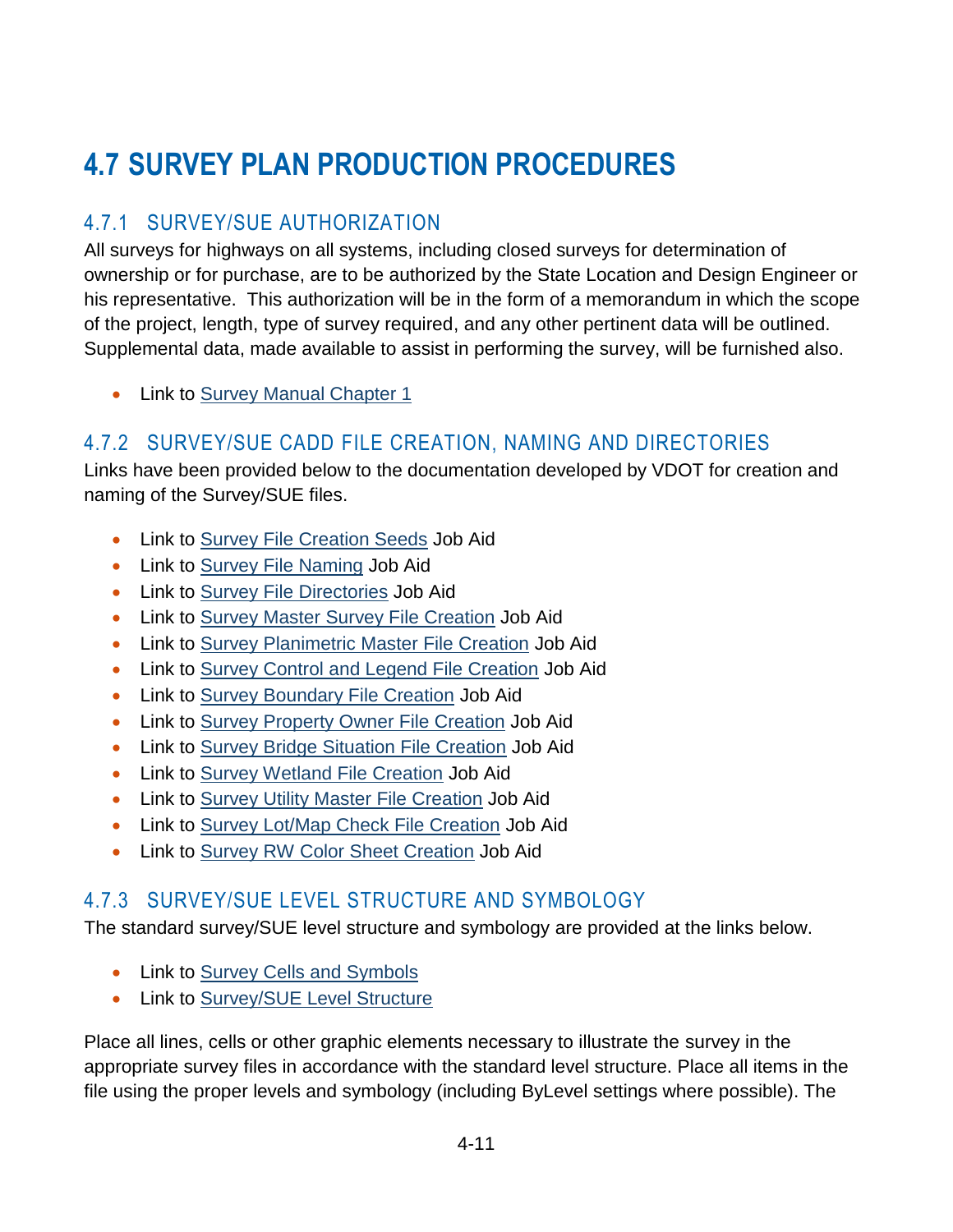use of the OpenRoads Feature Definitions, Quantity Input tool D&C Manager (GEOPAK), or the named levels will assure that all items are in accordance with those standards. The OpenRoads Feature Definitions tools used for setting and modifying the Feature Definitions for an element are located under Tools -> Civil Geometry. The D&C Manager is located under Applications -> GEOPAK Road Tools in the pull-down menu in MicroStation or in Main Tool Box of Task Manager.

# <span id="page-15-0"></span>4.7.4 SURVEY/SUE PLAN STANDARD TEXT SIZES

VDOT has developed standards for placing text and dimensions in survey files based on a projects drawing scale which are available at the link below.

• Link to [Survey Text Standards](https://www.virginiadot.org/business/resources/LocDes/CADDManual/File/Survey_Text_Standards.pdf)

# <span id="page-15-1"></span>4.7.5 SURVEY/SUE PEN TABLES

See Section [4.5](#page-8-0) for printing. Survey/SUE specific styles are available at the link below.

• Link to [Survey/SUE Pen Tables](https://www.virginiadot.org/business/resources/LocDes/CADDManual/File/Survey_SUE_Pen_Tables.pdf)

# <span id="page-15-2"></span>**4.8 ROADWAY PLAN PRODUCTION PROCEDURES**

# <span id="page-15-3"></span>4.8.1 ROADWAY PLAN DEVELOPMENT

After notification of completed survey from the District Survey Manager or the Geospatial Program Manager, the Project Manager will request that preliminary design development begin. The letter notifying the engineer of the completed survey will include both project file name and design scale. The steps involved in the preliminary design development are outlined below. If no additional location studies are necessary, plans for a Preliminary Field Inspection can begin. The required plan work involved for the Preliminary Field Inspection (PFI), Public Hearing (PH), Field Inspection (FI), Right of Way (RW) and Advertisement Submission (ADV) milestones of the project are outlined in the [Electronic Plan Submission Process Flow Chart](http://www.extranet.vdot.state.va.us/locdes/ElectronicPlan_Submission.pdf) and will be checked in accordance with the [LD-436 Quality Control Checklist,](http://vdotforms.vdot.virginia.gov/SearchResults.aspx?strFormNumber=LD-436) per Chapter 6 of this manual. Plan Scrolls and Profile Scrolls, in lieu of plan and profile sheets, are acceptable for the PFI and PH Stages, unless the Project Manager would prefer plan and profile sheets be prepared for those stages. The Lead Design Engineer is to check with the Project Manager for the roll or plan assembly requirements and scale prior to assembling documents for the PFI and PH Meetings.

# <span id="page-15-4"></span>4.8.2 ROADWAY PLAN CADD FILE CREATION

Links have been provided below to the documentation developed by VDOT for creation of the roadway plan files.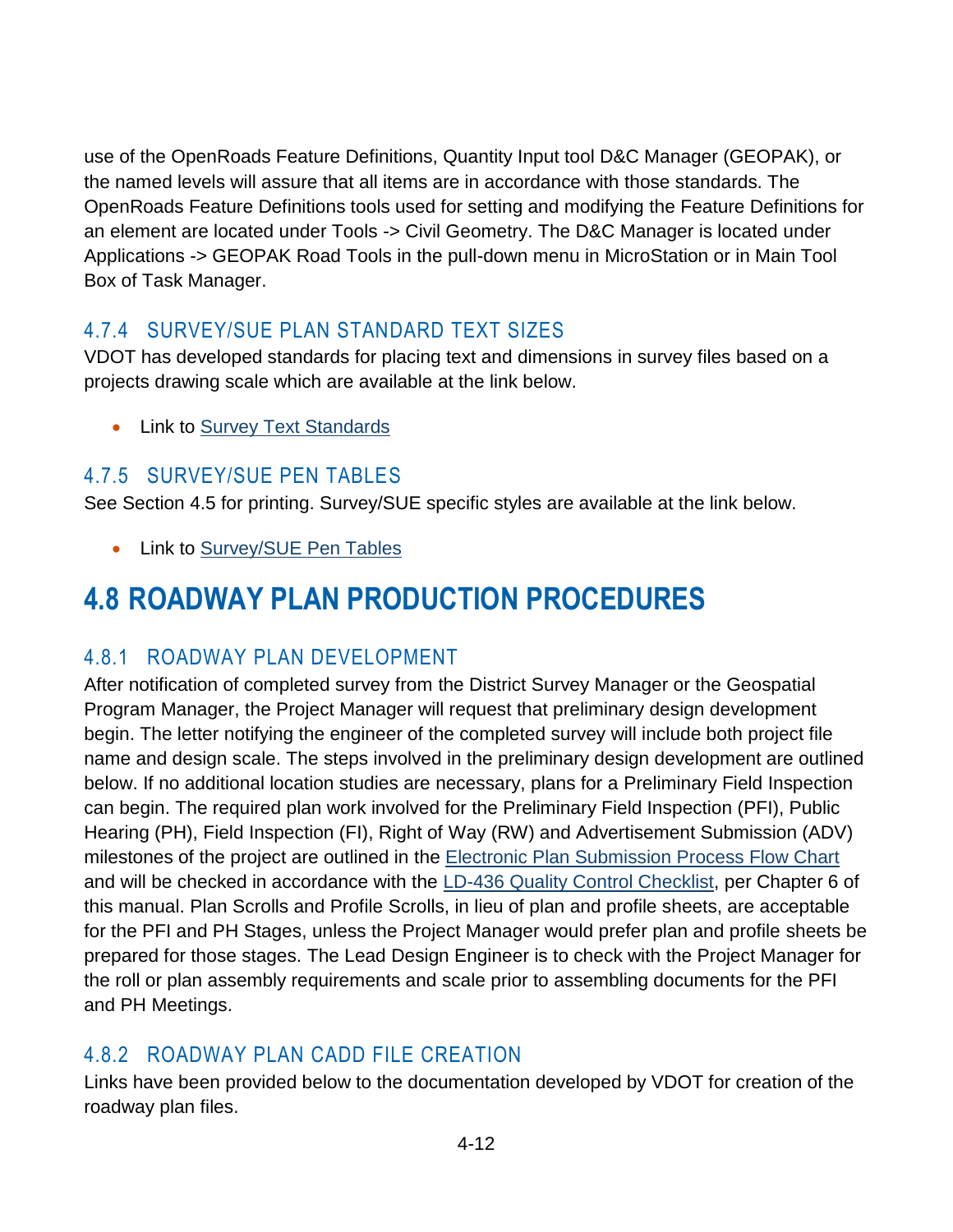- Link to [Creating Plan and Profile Sheets \(ORD\)](https://www.virginiadot.org/business/resources/LocDes/OpenRoads/VDOT_Drawing_Production_Creating_Plan_and_Profile_Sheets.pdf) Job Aid
- Link to [Creating Section Sheets \(ORD\)](https://www.virginiadot.org/business/resources/LocDes/OpenRoads/VDOT_Drawing_Production_Creating_Cross_Section_Sheets.pdf) Job Aid
- Link to Transportation [Management Plan Creation](https://www.virginiadot.org/business/resources/LocDes/CADDManual/File/Transportation_Management_Plan.pdf) Job Aid

Keep the master design files intact as your "roadway design files" for inputting roadway design items throughout the life of the project. Do not place design items or annotation for design items in the individual sheet files. However, notes, special symbols, reference notations, and symbol legends can be placed in sheet files.

This master design file will have the survey deliverables referenced to it. The survey deliverables will be read only by all users outside of the survey group. The designer must coordinate with the responsible survey group to have any text moved in the file for plan clarity purposes.

#### **NOTE: DO NOT COPY the locked Survey File to a new file and make changes to the new file. This will create a situation where the Designer's changes will be lost when the Survey Master File is updated.**

All other necessary files should be referenced to the master design file at this time.

# <span id="page-16-0"></span>4.8.3 ROADWAY PLAN SYMBOLOGY

Place all lines, cells or other graphic elements necessary to illustrate the design in the design file in accordance with the standard level structure. Place all proposed items in the file using the proper levels and symbology (including ByLevel settings where possible). The use of the OpenRoads Feature Definitions, Quantity Input tool D&C Manager (GEOPAK), or the named levels will assure that all items are in accordance with those standards. The OpenRoads Feature Definitions tools used for setting and modifying the Feature Definitions for an element are located under Tools -> Civil Geometry. The D&C Manager is located under Applications -> GEOPAK Road Tools in the pull-down menu in MicroStation or in Main Tool Box of Task Manager.

# <span id="page-16-1"></span>4.8.4 ROADWAY PLAN FRONT END SHEET SETUP

VDOT has developed detailed instructions for the creation and development of many of the front end plan sheets (Title Sheet thru Insertable Sheets) which are available at the links below.

- Link to [Title Sheet](https://www.virginiadot.org/business/resources/LocDes/CADDManual/File/Title_Sheet_Creation.pdf) Job Aid
- Link to [Location Map](https://www.virginiadot.org/business/resources/LocDes/CADDManual/File/Location_Map_Creation.pdf) Job Aid
- Link to [Index of Sheets](https://www.virginiadot.org/business/resources/LocDes/CADDManual/File/Index_of_Sheets_Creation.pdf) Job Aid
- Link to [General Notes](https://www.virginiadot.org/business/resources/LocDes/CADDManual/File/General_Notes_Sheet_Creation.pdf) Job Aid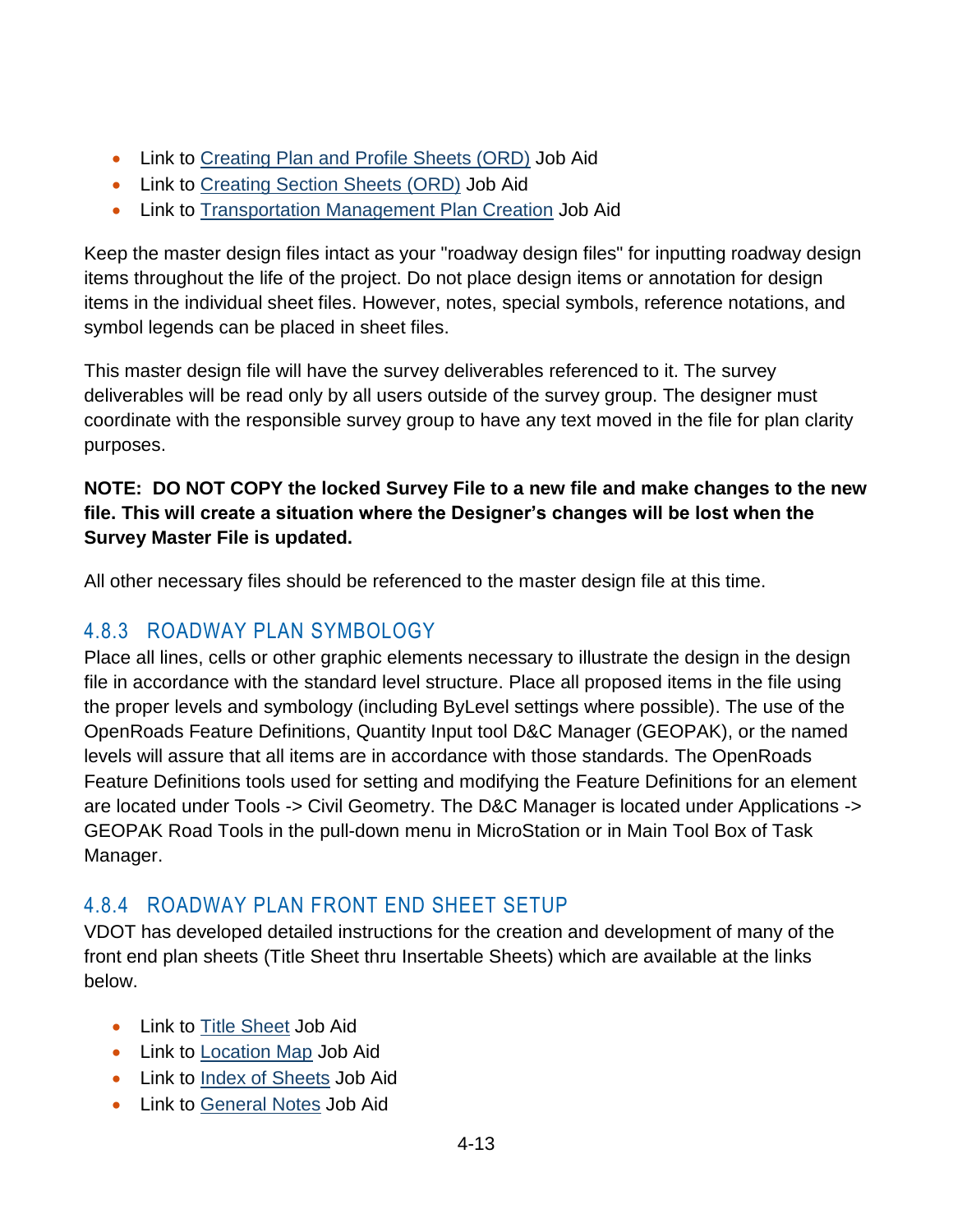- Link to [Typical Sections](https://www.virginiadot.org/business/resources/LocDes/CADDManual/File/Creating_Typical_Sections.pdf) Job Aid
- Link to [Insertable Sheets](https://www.virginiadot.org/business/resources/LocDes/CADDManual/File/Insertable_Sheets.pdf) Job Aid (where applicable)

### <span id="page-17-0"></span>4.8.5 ROADWAY PLAN ANNOTATION INSTRUCTIONS

#### 4.8.5.1 PROPOSED WORK

Annotate all proposed work on projects in lieu of designations that require legends for explanations. When possible, label each continuous proposed work item once at each side of the roadway per plan sheet. This will decrease the amount of plan clutter. See the instructions below for using Text and Dimensions to use the Place Note Command for annotating with leader lines and terminators or use the Plan View Labeling tool in GEOPAK.

• Link to [Text and Dimensions Styles](https://www.virginiadot.org/business/resources/LocDes/CADDManual/File/How_to_Use_Text_and_Dimension_Styles.pdf) Job Aid

#### 4.8.5.2 USE OF LEGENDS

Complex projects that involve dense topography and proposed work will require the use of special legends. These legends must incorporate the standard symbols as specified in the Road Design Manual. Designers must review all legends for consistency with the plans.

#### 4.8.5.3 STANDARD SYMBOLS

Some construction items incorporate standard symbols in lieu of labeling. These symbols are included in a legend at the bottom of the plan sheet. Erosion control items, construction limits, and crosshatching for demolition of pavement are examples of such symbols.

#### 4.8.5.4 USE OF "PROPOSED" AND "REQUIRED"

The term "Proposed" applies to roadways, lanes, interchanges and other items that are not construction items in the contract. The term "Required" applies to all paid items that the contractor is constructing.

#### 4.8.5.5 LABELING ALIGNMENTS

Label all field survey lines "Survey Baseline." Label the alignment used to build the road "Construction Baseline." If you create an office-revised line for obtaining survey, but do not use it for construction, label it "Office Revised Baseline."

#### 4.8.5.6 DIMENSIONING

When dimensioning such items as existing right of way, proposed pavement, medians, etc., which are consistent throughout a plan sheet, only one dimension is needed for the item on each sheet. However, in areas where there are median breaks, intersections and other configurations, additional dimensioning may be required.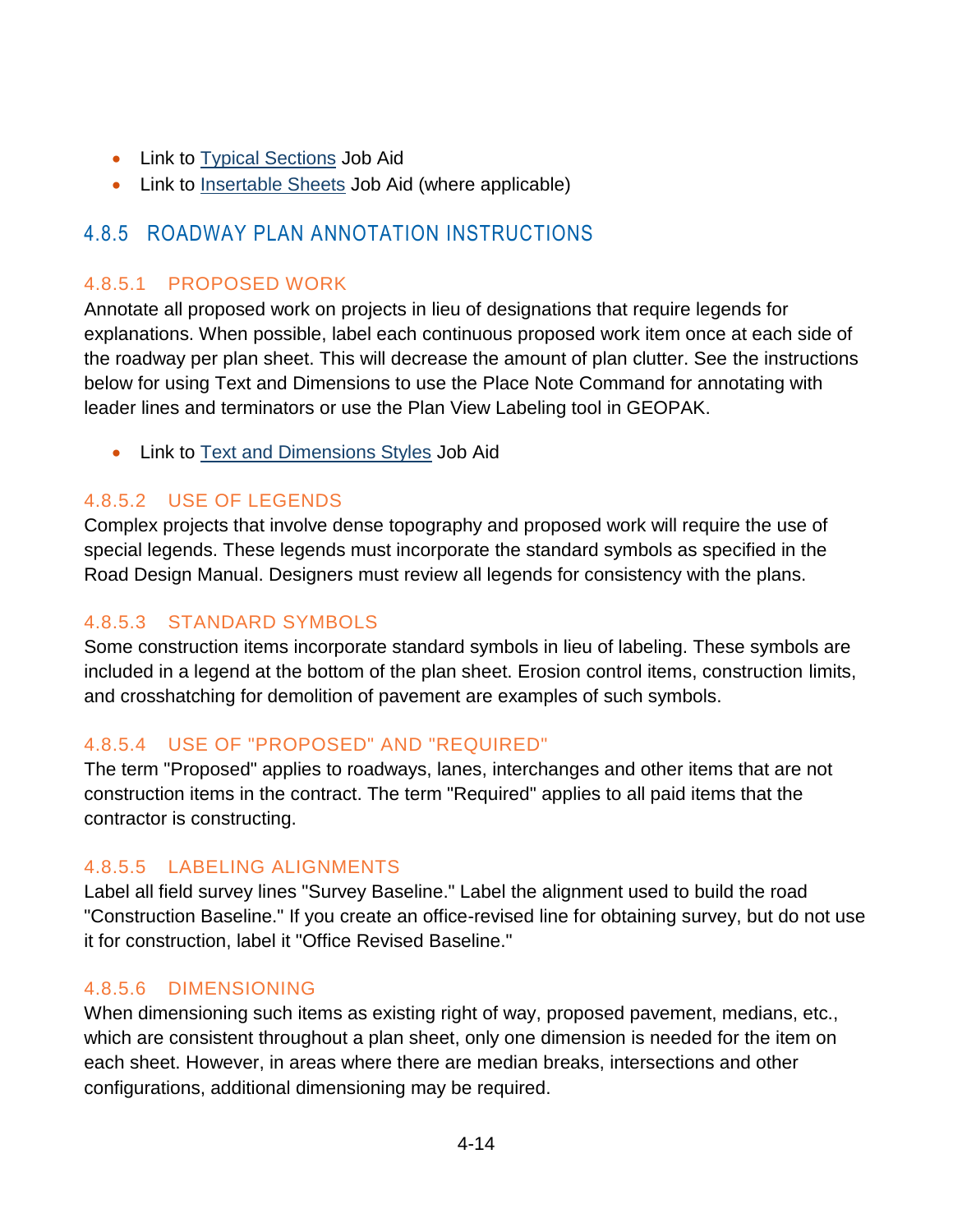#### 4.8.5.7 ARROWS ON POWER POLES

The arrows indicating that power poles are within the construction limits are no longer required on the plans if the poles are not to be relocated.

#### 4.8.5.8 UTILITY DATA

On projects that have an Underground Utilities Test Hole Information Sheet, the utility owners name, address and phone number are to be shown on the sheet, and only the utility owners name should appear on the plan sheet. Projects with minimal utility involvement and without a utility data sheet will continue to list all information on each plan sheet. The Test Hole Information Sheet can be found in the sheet2015.cel cell library.

### 4.8.5.9 UNAPPROVED STAMPS

Place the following note in each sheet design file prior to approval for Right of Way. This note can be found in the dsymgeo2015.cel library (AC=DES\_PLANSHEET\_UNRWC).

"THESE PLANS ARE UNFINISHED AND UNAPPROVED AND ARE NOT TO BE USED FOR ANY TYPE OF CONSTRUCTION OR THE ACQUISITION OF RIGHT OF WAY."

# <span id="page-18-0"></span>**4.9 TRAFFIC ENGINEERING (TED) PLAN PRODUCTION PROCEDURES**

# <span id="page-18-1"></span>4.9.1 TRAFFIC CONTROL DEVICE (TCD) PLAN DEVELOPMENT

This section describes procedures for creating Traffic Control Device (TCD) plans using MicroStation or ORD for VDOT. The user should also refer to VDOT's Traffic Engineering Design Manual (TEDM) for additional requirements, details, and sample plans for the preparation of TCD plans.

**• Link to [Traffic Engineering Design Manual](http://www.virginiadot.org/business/locdes/traffic-engineering-manual.asp)** 

# <span id="page-18-2"></span>4.9.2 TCD PLAN CADD FILE CREATION

VDOT TED has developed specific detailed instructions for creating the design and sheet files for TCD plans.

• Link to [Creating Traffic Control Device Plans](https://www.virginiadot.org/business/resources/LocDes/CADDManual/File/TCD_Plan_CADD_File_Creation.pdf) Job Aid

### <span id="page-18-3"></span>4.9.3 TCD PLAN ANNOTATION

VDOT TED has developed specific text standards for use on TCD plans.

Link to [Traffic Control Device Plan Text Standards](https://www.virginiadot.org/business/resources/LocDes/CADDManual/File/TCD_Plan_Standard_Text_Sizes.pdf)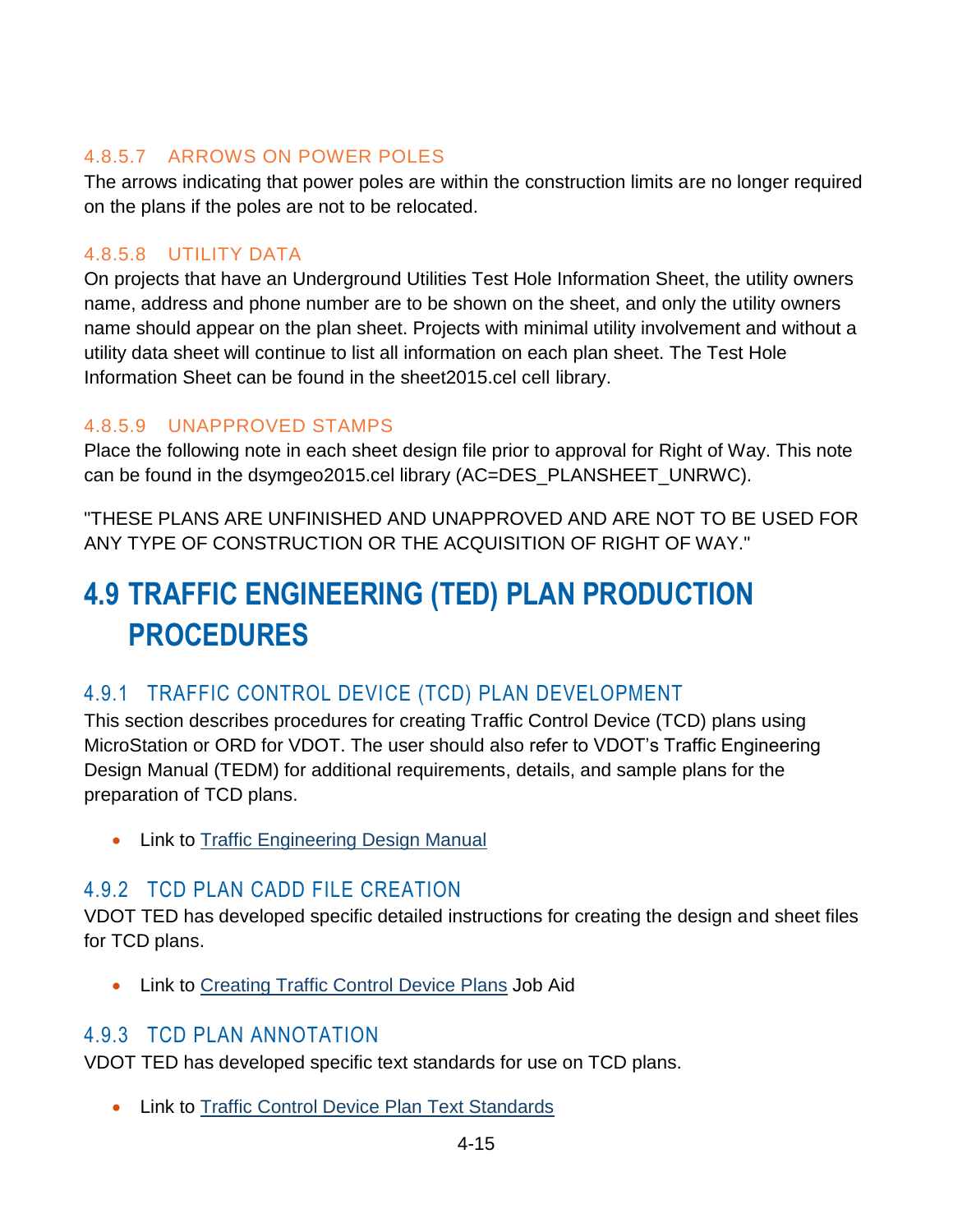# <span id="page-19-0"></span>4.9.4 TCD PLAN CELL LIBRARIES

VDOT TED has developed specific instructions which demonstrate the purpose and uses of the provided TED cell libraries for completion of the TCD plans.

Link to [TCD Plan Cell Libraries](https://www.virginiadot.org/business/resources/LocDes/CADDManual/File/TCD_Plan_Cell_Libraries.pdf) Job Aid

# <span id="page-19-1"></span>4.9.5 GUIDESIGN SIGN DESIGN SOFTWARE INSTRUCTIONS

VDOT TED has developed detailed instructions for using the GuideSIGN program for creating non-standard sign panels.

Link to [GuideSIGN Sign Design Software Instructions](https://www.virginiadot.org/business/resources/LocDes/CADDManual/File/GuideSIGN_Sign_Des_Software_Instr.pdf) Job Aid

# <span id="page-19-2"></span>4.9.6 AGI 32 LIGHTING DESIGN SOFTWARE INSTRUCTIONS

VDOT TED has developed detailed instructions for using the AGI 32 program for creating lighting plans.

Link to [AGI 32 Lighting Design Software Instructions](https://www.virginiadot.org/business/resources/LocDes/CADDManual/File/AGI_32_Lighting_Des_Software_Instr.pdf) Job Aid

# <span id="page-19-3"></span>**4.10 RIGHT OF WAY AND UTILITIES PLAN PRODUCTION PROCEDURES**

# <span id="page-19-4"></span>4.10.1 RIGHT OF WAY AND UTILITIES PLAN DEVELOPMENT

This section describes procedures for creating Right of Way and Utilities plans using MicroStation or ORD for VDOT. The user should also refer to VDOT's Right of Way Manual and Utility Manual for additional information and requirements.

- Link to [Right of Way Manual](http://www.virginiadot.org/business/resources/Right_of_way/RW-Manual.pdf)
- Link to [Utility Manual](http://www.virginiadot.org/business/resources/Right_of_way/Utility_Manual10012014.pdf)

# <span id="page-19-5"></span>4.10.2 RIGHT OF WAY PLAN CADD FILE CREATION

VDOT Survey and Right of Way staff have developed specific detailed instructions for creating and developing the right of way plan design and sheet files for the right of way plan sheets.

- Link to [Right of Way Plan CADD File Creation](https://www.virginiadot.org/business/resources/LocDes/CADDManual/File/RW_Plan_CADD_File_Creation.pdf) Job Aid
- Link to [Right of Way Revisions](http://www.virginiadot.org/business/resources/LocDes/JobAids/PW/ProjectWise_Right_of_Way_Revisions.pdf) Job Aid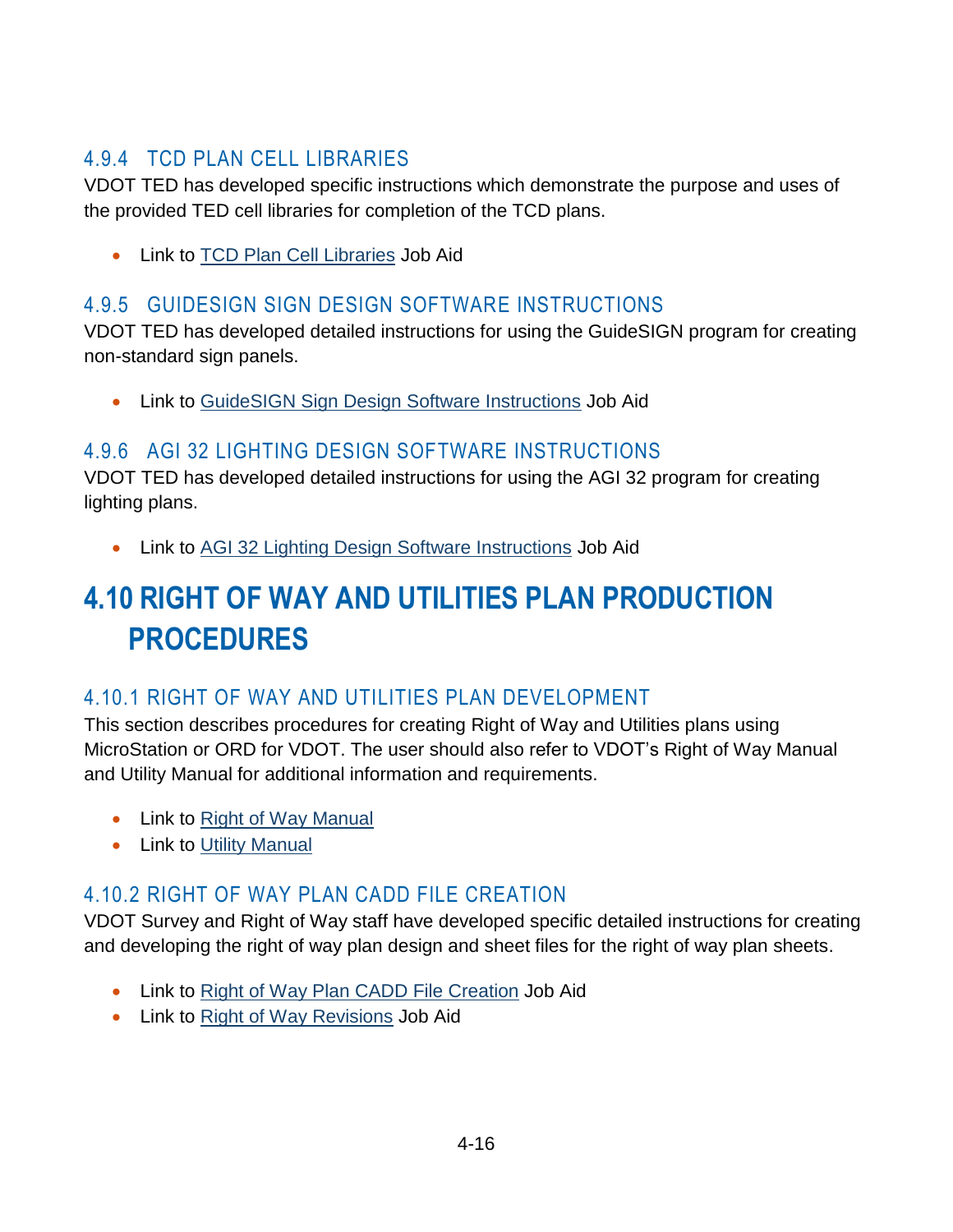# <span id="page-20-0"></span>4.10.3 MAINTAINING THE SURVEY PROPERTY OWNERS FILE

As discussed previously in the Survey Division procedures section, the survey property owners "spo" file, created by the Survey Division, contains only property owner information, i.e., owner's name(s), tax map number, deed book and page, acreage, etc. The "spo" file resides in a survey property owners subfolder under the survey folder. Roadway design staff will have full access to the survey property owners subfolder so they can make the needed changes to the "spo" file but they will not be able to modify any other information in the survey folder. Full access by roadway design staff to the "spo" file and subfolder will be maintained until the completion of the UFI milestone, when the handoff of the Right of Way design files and sheet files from the roadway design staff to survey staff occurs. At that time, the survey staff will take over the files as they further develop the Right of Way Plans for Right of Way Acquisition.

Other relevant files must be referenced to the "spo" file to ensure the owner information is being located between the property lines, shows up on each plan sheet, and does not interfere with any other text, topographic, or design features.

### 4.10.3.1 UPDATING THE SURVEY PROPERTY OWNERS FILE

It will not be necessary to create separate property owner files when updating. All changes must be made in the original "spo" file. This file should remain referenced to the master design files and sheet files at all times so that each discipline will have the latest information. All changes are to remain on the same level, at the same size, weight, style, etc. Property owner name changes should only be performed by the Surveyor. Designers should only move text for clarity.

# <span id="page-20-1"></span>4.10.4 RIGHT OF WAY DATA SHEET CREATION

Detailed instructions have been developed for the creation of the Right of Way Data Sheet and are provided at the link below.

• Link to [Right of Way Data Sheet](https://www.virginiadot.org/business/resources/LocDes/CADDManual/File/RW_Data_Sheet.pdf) Job Aid

# <span id="page-20-2"></span>4.10.5 RIGHT OF WAY PARCEL CHECKS AND PRINTING

Detailed instructions have been developed for the creation and printing of the Right of Way Parcel Checks and are provided at the link below.

• Link to [Survey R/W Parcel Checks and Plotting](https://www.virginiadot.org/business/resources/LocDes/CADDManual/File/Survey_RW_Color_Sheet.pdf) Job Aid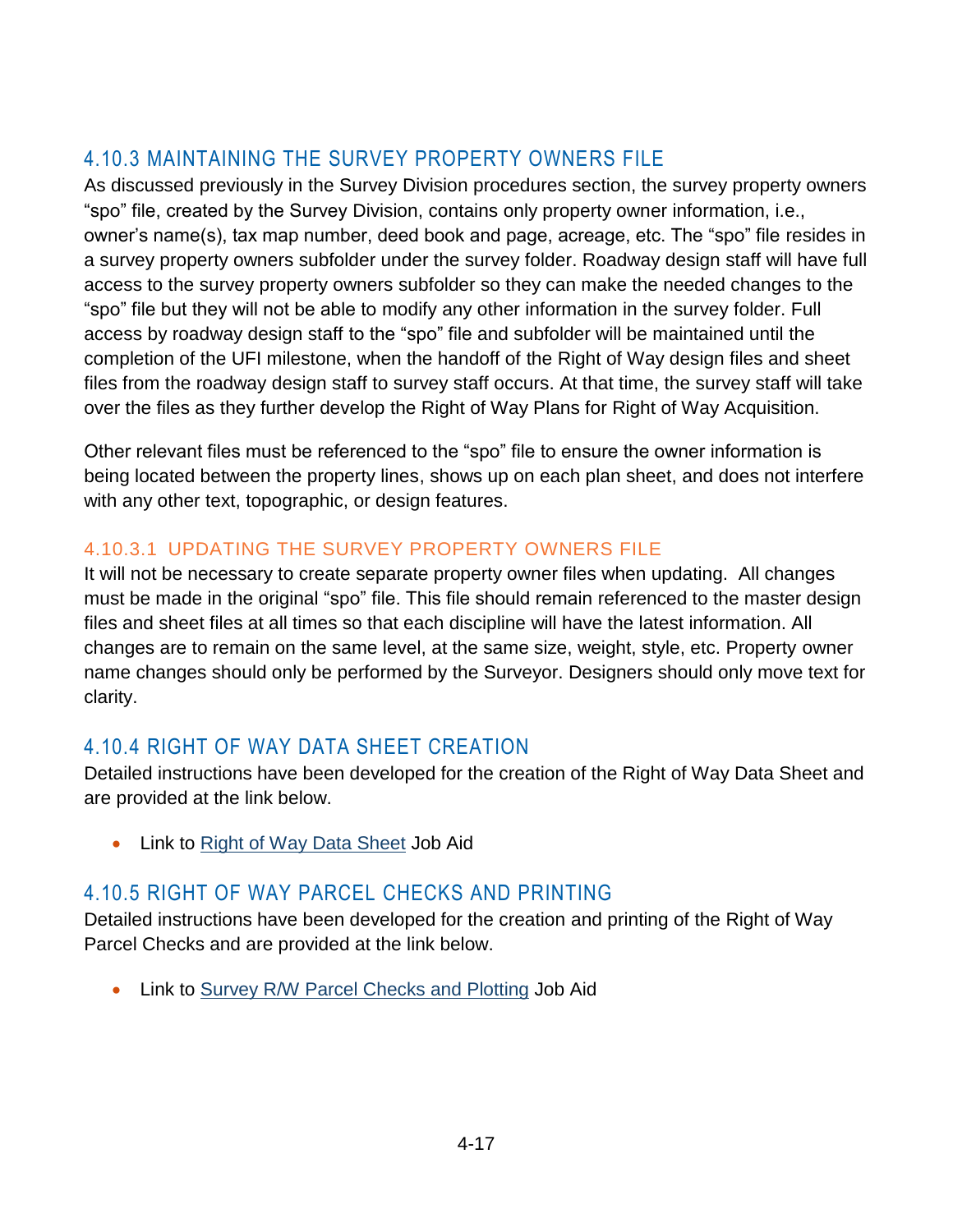# <span id="page-21-0"></span>4.10.6 UTILITY SHEETS (UT) CREATION

Detailed instructions have been developed for the creation of the utility sheets (UT) and are provided at the link below.

• Link to [Utility Sheet \(UT\)](https://www.virginiadot.org/business/resources/LocDes/CADDManual/File/RW_Utility_Sheet.pdf) Job Aid

# <span id="page-21-1"></span>**4.11 ENVIRONMENTAL PLAN PRODUCTION PROCEDURES**

# <span id="page-21-2"></span>4.11.1 NOISE SECTION

### 4.11.1.1 NOISE SECTION INTRODUCTION

The noise section will use Location and Design files as references for the noise files. The noise section will develop and submit several files to be stored in ProjectWise. The files may include a file with noise barriers only (**nUPC#**), a noise working file (**nUPC#work**), a noise graphics file (**nUPC#pic**), and others.

The files should be created using the appropriate file names and seed file (based on the survey file working units) and referencing in the appropriate design files. The noise section CADD files will use the levels and symbology (color, line style, and line weight) provided in the CADD workspace. The noise barrier files (**nUPC#**) can then be referenced back into the design file by the roadway design staff, for incorporation into the plans.

### 4.11.1.2 NOISE SECTION PROCEDURES

Preliminary noise abatement designs should be submitted to the roadway design staff for review of potential conflicts, such as right-of-way, utilities, drainage, or sight distance conflicts. The roadway design staff may modify the barrier design to avoid such conflicts. However, they must send the revised barrier back to the noise staff to evaluate for barrier effectiveness. There may be several iterations of this process.

The roadway design staff is responsible for developing barrier plans and profiles that meet their specifications for inclusion into the construction plan set. If a noise study is completed by the Noise Abatement Section's on-call consultant, the on-call consultant will submit the barrier plan and profile. Roadway design staff will advise the noise staff if any changes are made to the files, so the noise staff may evaluate the proposed changes to determine if this alters the results of the noise study.

### 4.11.1.3 NOISE BARRIER FILE

The noise barrier file (**nUPC#**) should contain only the noise barriers under consideration, to be included in the construction plans. The file prepared by noise staff may contain only line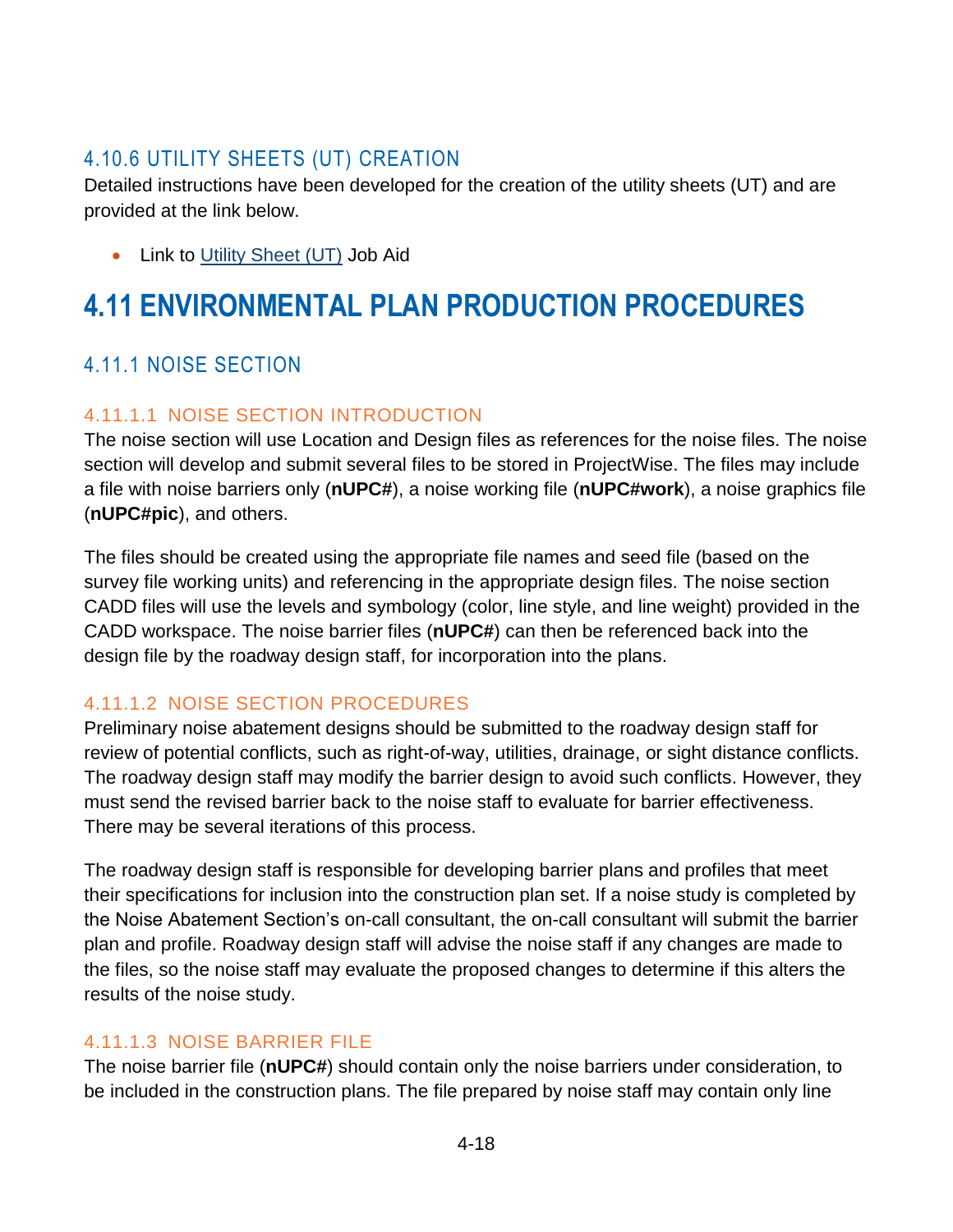segments which the roadway design staff may modify to use chains, arcs, curve segments, or other elements to depict the barrier.

#### 4.11.1.4 NOISE WORKING FILE

For the noise working file (**nUPC#work**), identify all objects to be exported to the **Traffic Noise Model (TNM)**, such as existing roadways, build roadways for each alternative, noise sensitive receptor sites, potential barrier locations, terrain features, ground zones, tree zones, etc. This file is a working file. The graphics for the **noise report** may be generated from the noise working file, but will not likely contain all objects created in the work file. The noise staff must manage the available levels as appropriate, especially for multiple alternative analyses.

#### 4.11.1.5 NOISE GRAPHICS FILE

For the noise graphics file (**nUPC#pic**), preferably use an aerial photo in the background for ease of identifying noise sensitive sites. Bring the design and survey (optional) files in as references. Identify noise study sites, barriers, and contour lines, and label existing and proposed roadways as needed. This file should be used to generate graphics for the noise study.

# <span id="page-22-0"></span>4.11.2 NATURAL RESOURCE SECTION

#### 4.11.2.1 NATURAL RESOURCE SECTION INTRODUCTION

In an effort to produce consistent construction plans, the Natural Resource Section has adopted CADD Standards. The CADD Standards will apply to all construction plans designed for and by the Natural Resource Section.

CADD files for wetland mitigation, stream restoration/compensation sites and relocations that require plans should be created using the appropriate file names and seed file (based on the survey file working units) and referencing in the appropriate design files. The Natural Resource Section will use the level structures and symbology (color, line style, and line weight) provided in the CADD workspace. If necessary, the line weights may be adjusted due to the complexity of the design. The designed level structure supports our construction plans and provides consistency throughout our design process.

The Natural Resource Section views this as a sub-section of the complete CADD Manual and the complete manual offers guidelines and procedures that shall be followed for topics not covered here.

#### 4.11.2.2 NATURAL RESOURCE SECTION SHEET NUMBERING

In accordance with sheet numbering standards as specified in the Road Design Manual and shown in Chapter 3 of this manual, each type of drawing has a specific sheet number or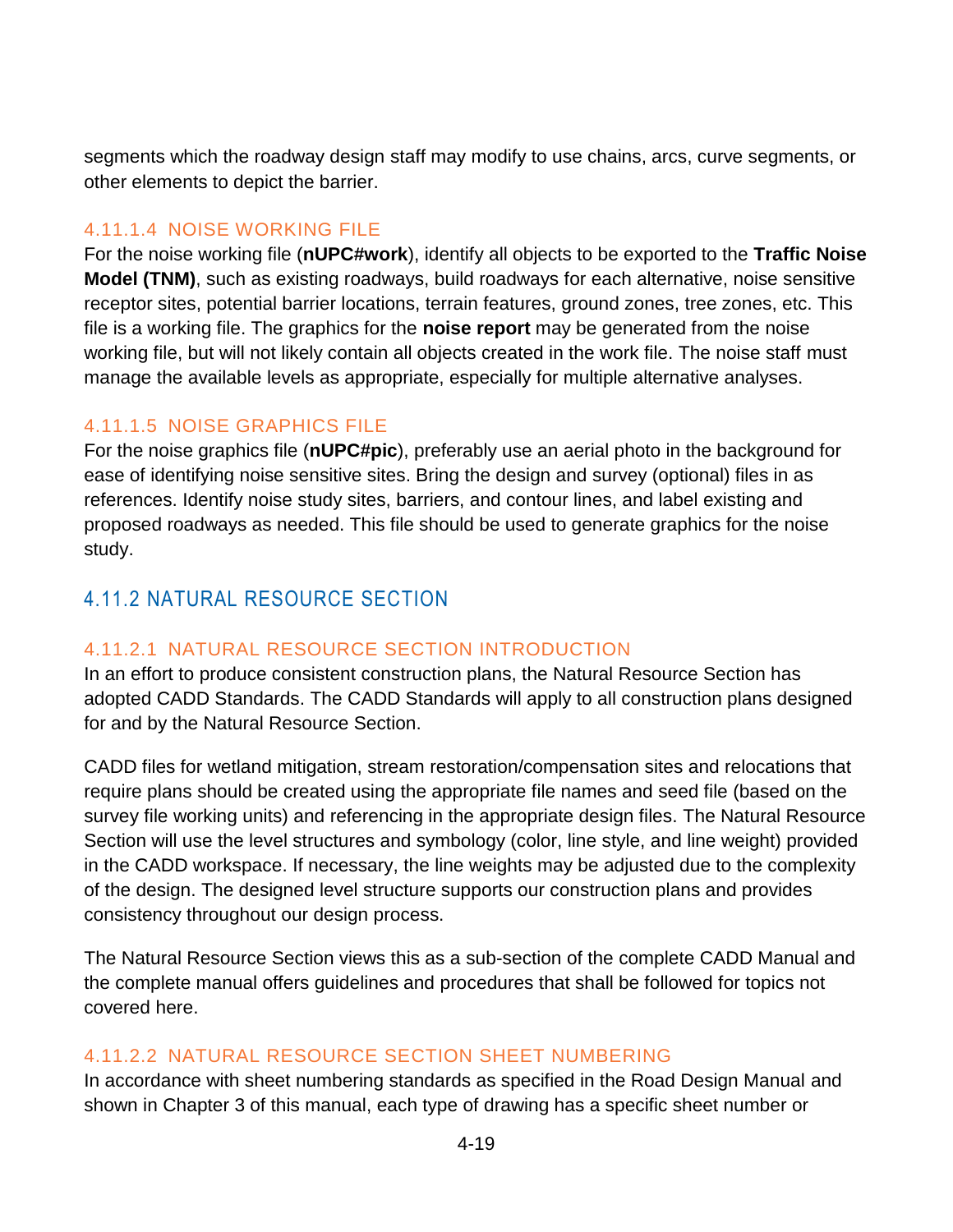number range, which must be used. For stand-alone Natural Resource Section projects, [Table](#page-23-0)  [4-3](#page-23-0) below provides a list of these sheet numbering standards. Users will have to confer with the Road Designer for sheet numbers to be utilized on projects where the Natural Resource Sheets are included as a portion of the overall project.

| <b>Sheet Name</b>                                              | <b>Sheet Number</b>                                          |
|----------------------------------------------------------------|--------------------------------------------------------------|
| <b>Title Sheet</b>                                             | 01                                                           |
| <b>Location Map Sheet</b>                                      | $01A^*$                                                      |
| <b>Index of Sheets</b>                                         | $01B^*$                                                      |
| <b>Right of Way Data Sheet</b>                                 | 01C *                                                        |
| <b>Revision Data Sheet</b>                                     | $01D^*$                                                      |
| <b>Survey and Construction Alignment Data</b><br><b>Sheets</b> | 01E, 01F *                                                   |
| <b>General Notes</b>                                           | 02                                                           |
| <b>Typical Sections</b>                                        | 02A (1 <sup>st</sup> Typical Sheet)                          |
| <b>Typical Sections</b>                                        | 02B * (Additional Typical Sheets)                            |
| <b>Details</b>                                                 | 02C * (Summary Sheets, Detail Sheets,<br>SWPPP Sheets, etc.) |
| <b>Existing Conditions General Plan</b>                        | 03 *                                                         |
| <b>Property Acquisition Plan</b><br>(if applicable)            | $04$ RW1 $- 04$ RW2                                          |
| <b>Plan Sheets</b>                                             | 05, 06, 07                                                   |
| <b>Profile Sheets</b>                                          | 05A, 06A, 07A                                                |
| <b>Erosion and Sediment Control Sheets</b>                     | 05B, 06B, 07B                                                |
| <b>Planting Sheets</b><br>(including details and summaries)    | $08(1) - 08()$ **                                            |

<span id="page-23-0"></span>**Table [4-](#page-4-0)3: Stand-alone Natural Resource Section Project Plan Sheet Numbering Standards**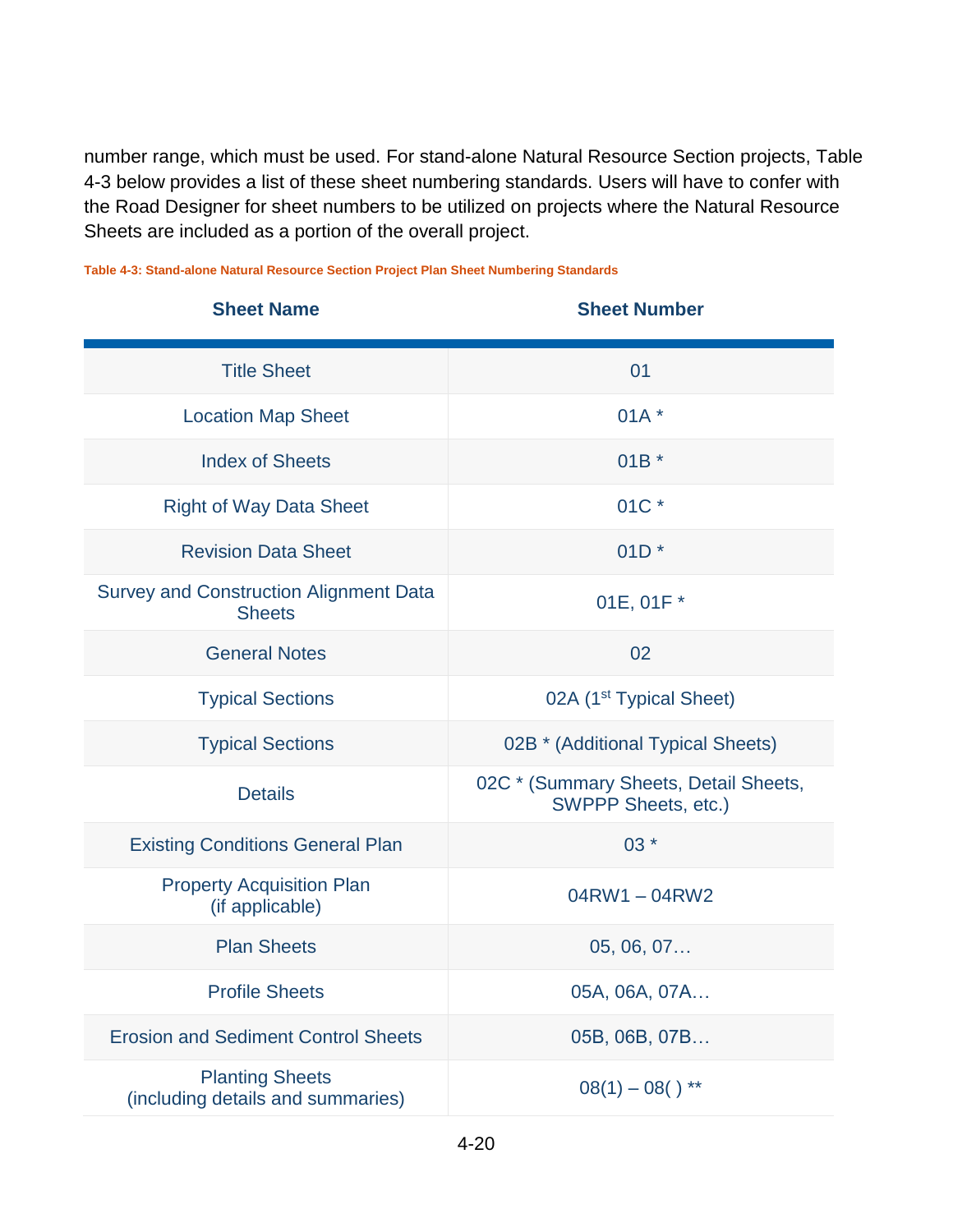| <b>Sheet Name</b>           | <b>Sheet Number</b> |
|-----------------------------|---------------------|
| <b>Monitoring Sheets</b>    | $09(1) - 09()$ **   |
| <b>Cross Section Sheets</b> | $10(1) - 10()$ **   |

\* The Designer assigns the Alpha Letter to sheets.

\*\* Planting Sheets, Monitoring Sheets, and Cross Section Sheets, when required to be incorporated into the plan assembly, are to be assigned plan sheet series numbers beginning after the last plan sheet number by the Designer.

#### 4.11.2.3 NATURAL RESOURCE SECTION PATTERNS

The patterns used to show mitigation components shall be readable when plotted at half size. Patterns and/or fills will be placed in a pattern reference file named in accordance with the file naming conventions described above in Section **Error! Reference source not found.**.

#### 4.11.2.4 NATURAL RESOURCE SECTION MITIGATION SURVEY

Wetland mitigation sites, wetland banks, stream restoration, and stream relocation sites that require survey shall be in accordance with the Section [4.6](#page-13-0) Survey Plan Production Procedures.

# <span id="page-24-0"></span>**4.12 HYDRAULICS PLAN PRODUCTION PROCEDURES**

The VDOT Hydraulics Division has developed detailed procedures for the creation of hydraulics, stormwater management (SWM), erosion and sediment control (ESC), and environmental commitment plan sheets (ECPS). These procedures include general information applicable to the production of all plans created by the division as well as information specific to the creation of the individual hydraulics, stormwater management, erosion and sediment control, and environmental commitment plans.

# <span id="page-24-1"></span>4.12.1 HYDRAULICS PLAN GENERAL INFORMATION

### 4.12.1.1 HYDRAULICS PLAN INTRODUCTION

For development and application of drainage, SWM and ESC design, refer to the Drainage Manual and State Hydraulics Engineer Directives (SHEDs). Instructions for VDOT policy and procedures can be found in the Location and Design Instructional & Informational Memorandum. Standard details for drainage structures, SWM features, and ESC items can be found in Section 100 of the Road and Bridge Standards. Links are provided below to each of the documents.

• Link to [Drainage Manual](http://www.virginiadot.org/business/locdes/hydra-drainage-manual.asp)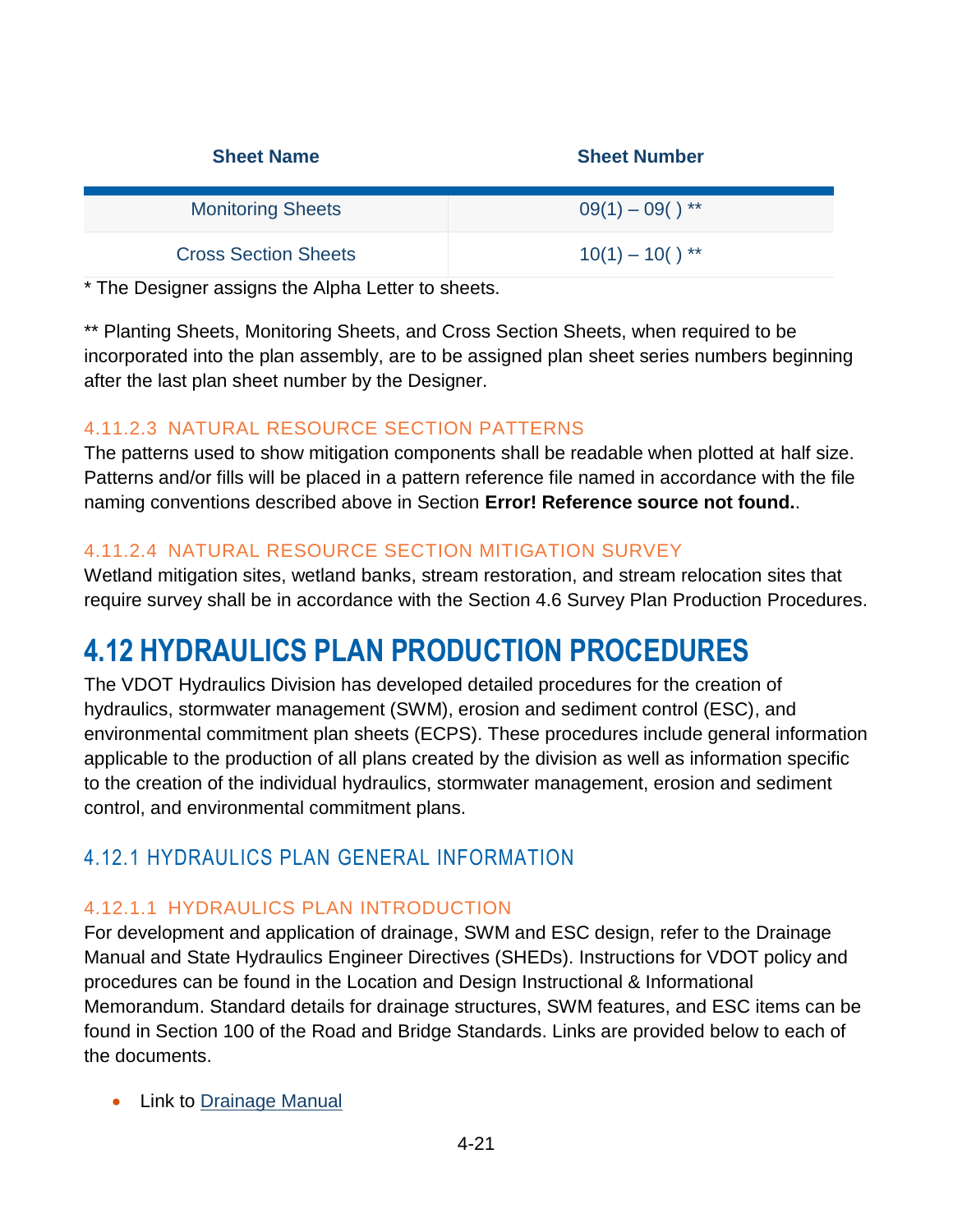- Link to [L&D Instructional & Informational Memorandum](http://www.virginiadot.org/business/locdes/rd-ii-memoranda-index.asp)
- Link to [Road & Bridge Standards.](http://www.virginiadot.org/business/locdes/vdot_road_and_bridge_standards.asp)

#### 4.12.1.2 HYDRAULICS PLAN CADD FILE CREATION

To maintain CADD file conformity statewide, all hydraulics design files (including drainage and SWM, ESC, and Environmental design files) need to be created in accordance with this manual and shall be maintained in the Hydraulics discipline folder.

Separate CADD files are created for the items in the Hydraulics discipline folder as noted below.

- Drainage items are placed in the master hydraulics design file.
- Stormwater management basin design is generally included in the master hydraulics design file.
- Stormwater management basin details are generally provided in a separate file.
- Erosion and Sediment Control (ESC) items are placed in a separate ESC design file.
- Separate ESC design files will be required for multi-phased ESC plans.
- Environmental Commitment Plan sheets (ECPS) items are placed in separate ECPS design files and sheet files.

### 4.12.1.3 HYDRAULICS PLAN GENERAL NOTES

Hydraulics, SWM and ESC General Notes are available as cells for placement on the General Notes sheet in the plans. The General Notes cells are provided in VDOT's standard General Notes cell libraries.

- The General Notes cells should be reviewed against the plans and IIM-LD-110 General [Notes](http://www.virginiadot.org/business/resources/LocDes/IIM/IIM110.pdf) for applicability.
- The location of the ESC legend, which is included in the available General Note cells, should be referenced on the ESC plan sheets where applicable.

#### 4.12.1.4 HYDRAULICS PLAN INSERTABLE SHEETS

The creation, editing, and maintenance of all insertable sheets is the responsibility of the VDOT Standards/ Special Design Section. When insertable sheets are required in the plans, they are to be developed according to the instructions provided at the link below.

• Link to **Insertable Sheets** Job Aid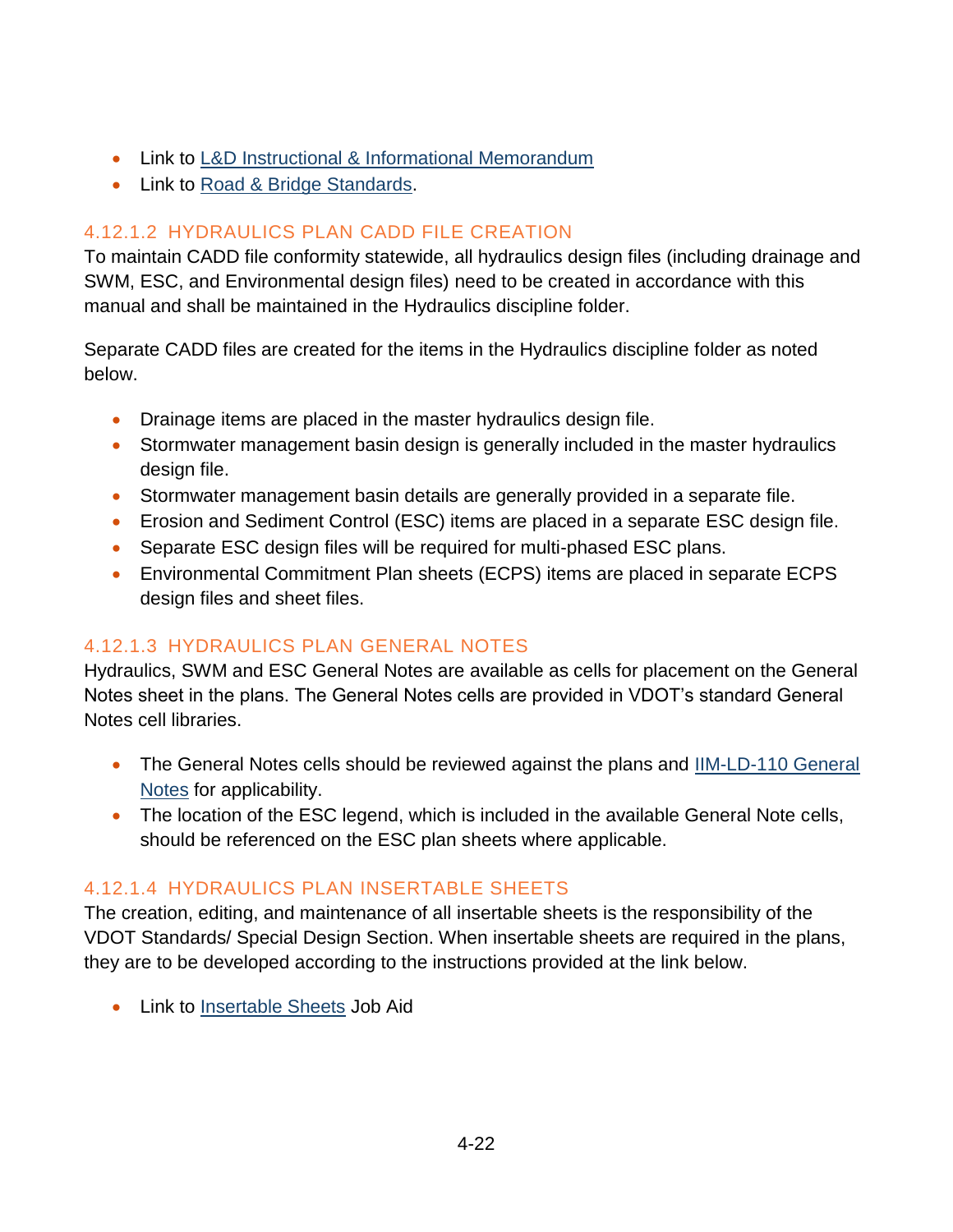# <span id="page-26-0"></span>4.12.2 HYDRAULICS DESIGN AND STORMWATER MANAGEMENT

# 4.12.2.1 DRAINAGE DESCRIPTION GUIDELINES

Drainage description guidelines can be found in Chapter 3 of the Drainage Manual. The structure designation numbers are to be shown within ellipses. The single and double ellipses are cells located in the drainage cell library (drainage2015.cel) and are named HYD\_DRAIN\_DES\_DB and HYD\_DRAIN\_DES\_DB.

#### <span id="page-26-1"></span>4.12.2.2 GRAPHICAL REPRESENTATION OF DRAINAGE AND SWM ITEMS

Graphical representations of drainage and SWM plan elements include custom line styles, cells, and labels. Instructions have been developed and are provided at the links below.

- Link to [Hydraulics Standards](https://www.virginiadot.org/business/resources/LocDes/CADDManual/File/HYD_CADD_Manual.xlsx) Job Aid *(Coming Soon)*
- Link to [Hydraulics](https://www.virginiadot.org/business/resources/LocDes/CADDManual/File/Hydraulics_JobAid.pdf) Job Aid
- Link to [SUDA](https://www.virginiadot.org/business/resources/LocDes/CADDManual/File/SUDA_JobAid.pdf) Job Aid

### 4.12.2.3 GRAPHICAL REPRESENTATION OF BOX CULVERTS

Box culverts, box culvert extensions, three-sided structures and their wingwalls/ headwalls shall be drawn to scale and labeled using the appropriate symbology provided in the Hydraulics Level Structure and using the dimensions provided in Section 1000 of the Road and Bridge Standards and specific special design sheets where applicable. Quantities are obtained from tables in Section 1000 of the Road & Bridge Standards and specific special design sheets.

#### 4.12.2.4 ENGINEERING AND PLAN PREPARATION OF SWM FACILITIES

Information on engineering and plan preparation of stormwater management (SWM) facilities can be found in the Location and Design Division Instructional and Informational Memorandum IIM-LD-195. The SWM design shall contain the following: baseline/alignment, contours of the proposed basin and their tie-in to the existing ground contours, structure details, spillway details, SWM dam details and other notes, cross-sections, profiles, typical sections, or details specifically for the basin.

#### 4.12.2.5 UNDERDRAIN PROCEDURES

Underdrain procedures are located in Chapter 9 of the Drainage Manual.

#### 4.12.2.6 DRAINAGE SUMMARY GUIDELINES

Drainage summary guidelines can be found in Chapter 3 of the Drainage Manual and in Chapter 2G of the Road Design Manual. An example drainage summary sheet is included in Chapter 2H of the Road Design Manual.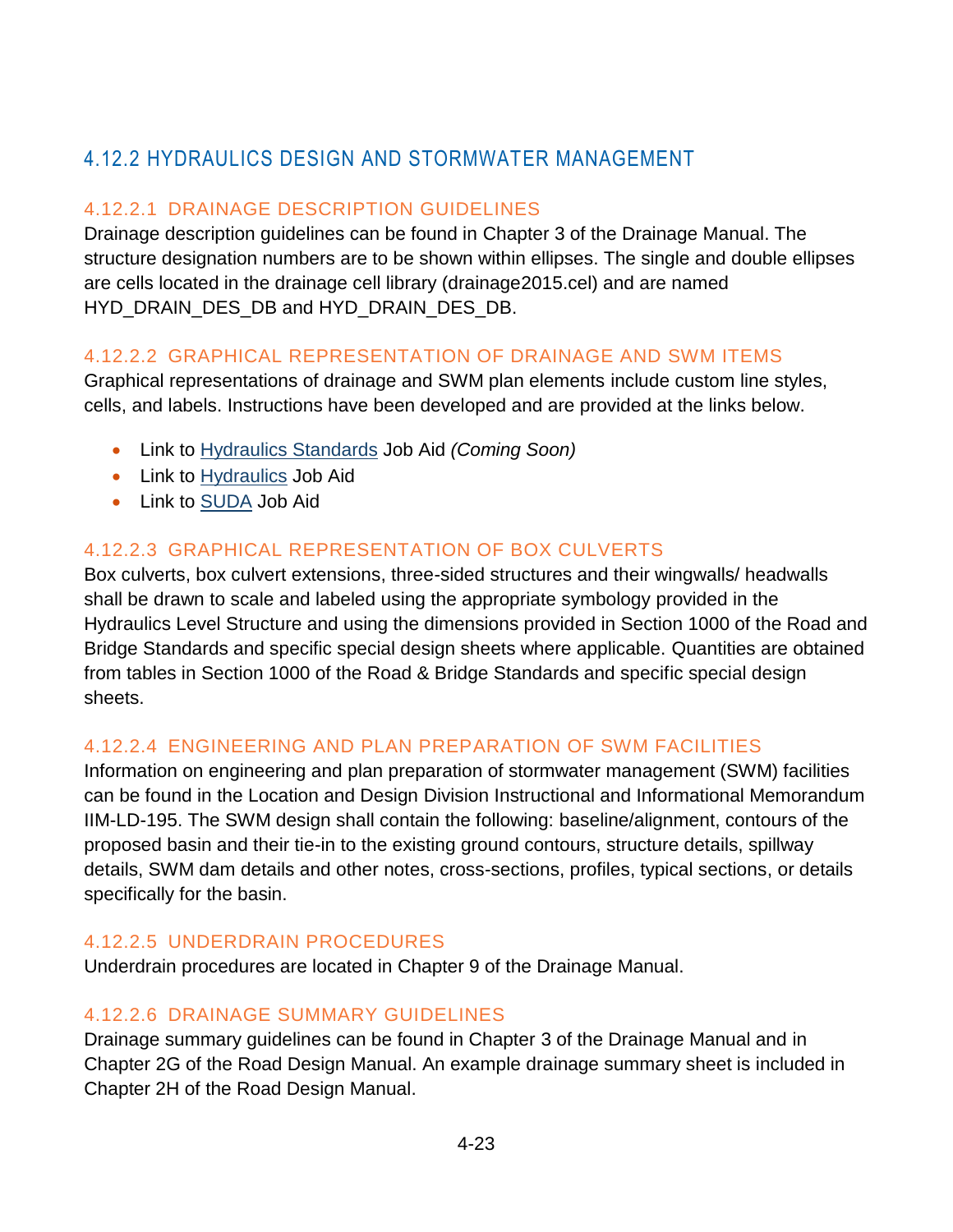# <span id="page-27-0"></span>4.12.3 EROSION AND SEDIMENT CONTROL (ESC)

### 4.12.3.1 ESC PLAN FORMAT

All projects will have individual ESC Plan Sheets that show existing contours, Limits of Disturbance (LOD), and ESC measures. The project scope and complexity will determine the appropriate ESC plan. Some projects will be able to show all of the ESC measures on the construction plans. Others will require additional sheets to depict multiple phases to correctly show items needed to be installed before grubbing operations and measures to be installed as grading and drainage operations progress. For details about the ESC Program guidelines as well as the ESC plan requirements and details, see Chapter 10 of the Drainage Manual.

### 4.12.3.2 GRAPHICAL REPRESENTATION OF ESC PLAN ITEMS

ESC plan elements include: custom line styles, cells and labels. Instructions have been developed and are provided at the links above in Section [4.12.2.2.](#page-26-1)

### 4.12.3.3 ESC PLAN PATTERNING – EROSION CONTROL STONE

Placement of erosion control stone is accomplished by patterning an area. Patterning instructions, pattern names and scales can be found in the pattern section in Chapter 3 and at the link below.

• Link to [Using Patterns](https://www.virginiadot.org/business/resources/LocDes/CADDManual/File/Patterning.pdf) Job Aid

To facilitate the placement of erosion and sediment control patterns, cells have been developed for many of the standard applications which define the area to receive erosion control stone. When using the erosion control stone cells, you must drop element status of the cell before patterning. Cells as listed below are from the drainage2015.cel cell library:

- HYD EC ECS CL I EC-1  $XX EC$  Stone ES 1, Class I, 12" to 60"
- HYD\_EC\_ECS\_CL\_II\_EC-1\_XX EC Stone ES 1, Class 2, 12" to 60"
- $\bullet$  HYD\_EC\_ECS\_EW-1\_XX\_IN EC Stone EW 1, 12" to 30"
- <span id="page-27-1"></span> $\bullet$  HYD\_EC\_ECS\_EW-2\_XX\_IN – EC Stone EW 2, 42" to 84"

# 4.12.4 ENVIRONMENTAL COMMITMENT PLAN SHEETS (ECPS)

### 4.12.4.1 ENVIRONMENTAL COMMITMENT PLAN FORMAT

All projects will have individual Environmental Commitment Plan Sheets that show Limits of Disturbance (LOD) and environmental commitments provided by the District Environmental Managers. The project scope and complexity will determine the appropriate ECPS sheets. Some projects will be able to list all commitments on the insertable sheet on the construction plans. Others will require additional sheets to depict the actual environmental commitments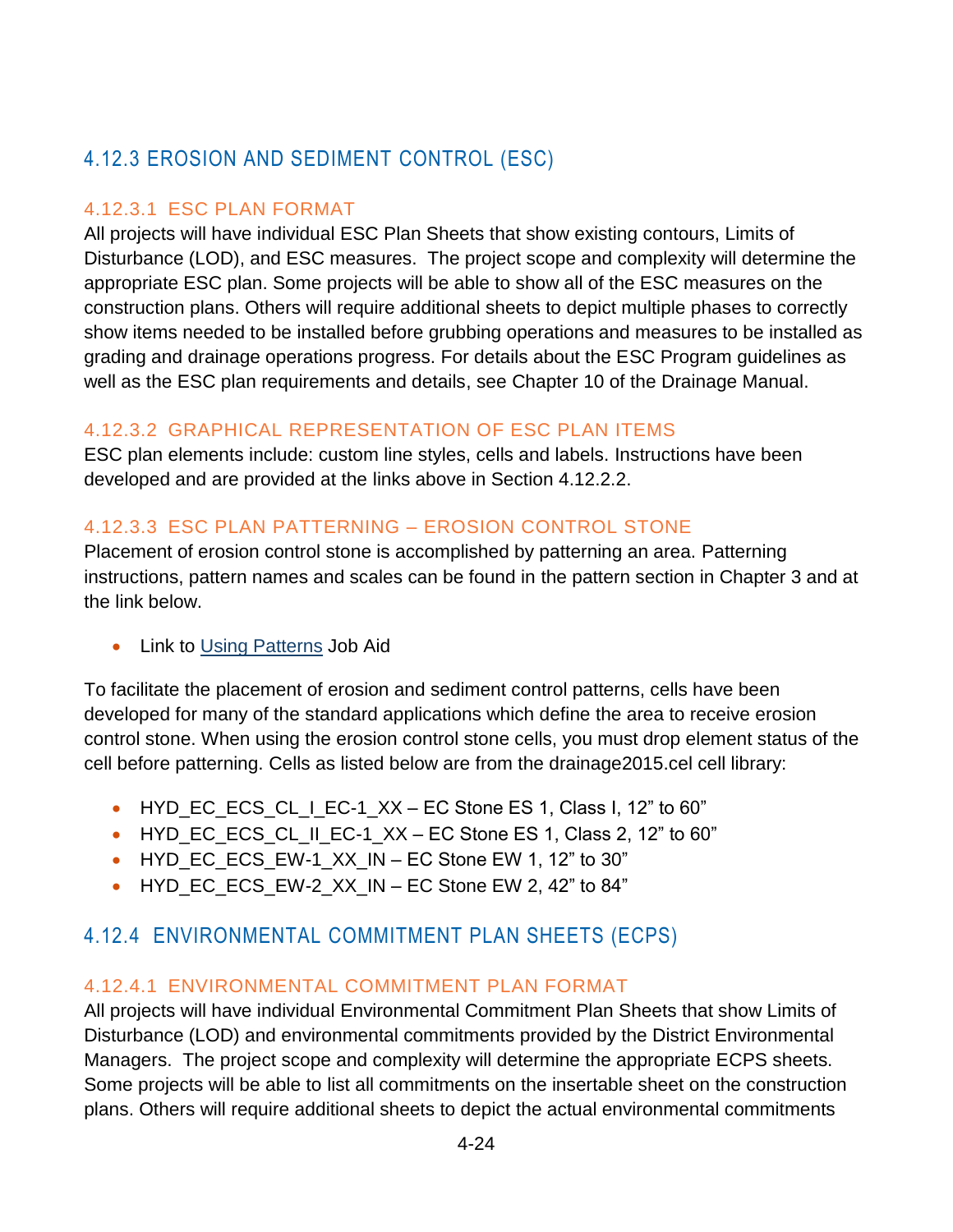shown on the individual plan sheets. For details about the ECPS Program guidelines as well as the ECPS requirements and details, see State Hydraulics Engineer Directive (SHED).

# <span id="page-28-0"></span>**4.13 LANDSCAPE PLAN PRODUCTION PROCEDURES**

It is recommended that the level structure provided in the CADD workspace be utilized.

# <span id="page-28-1"></span>4.13.1 LANDSCAPE PLAN LINE WEIGHTS AND LINE TYPES

### 4.13.1.1 LANDSCAPE PLAN BASE INFORMATION

It is recommended that all base information be shown at the line weight zero (0). Exceptions (on a case by case basis) may be a particular structure that the contractor needs to be made aware of, or significant above ground structures which impact the design. In such cases, appropriate line weight should be assigned by the designer in order to highlight the particular object or structure.

#### 4.13.1.2 LANDSCAPE PLAN PLANT SYMBOLS

Line weights for all landscape symbols should be appropriate for clearly illustrating and distinguishing different classes of vegetation (Major Tree, Minor Tree, Shrub, etc.) on the plans, as well as clearly defining multiple layers of planting**. The specific line weight for each class of material is to be determined by the designer,** depending on the extent of background information from which landscape symbols must be distinguishable. As a general rule, use the default line weights for landscape symbols while preparing the design, then go back and adjust line weights as needed.

As an example, for plans with little or no background clutter, a line weight of three (3) would be appropriate for major trees, one (1) for minor trees, a line weight of one (1) for shrub mass/ground cover outlines, and zero (0) for shrub and ground cover patterns. The outer edge of vegetative masses may be enhanced with a heavier line weight as deemed appropriate by the designer.

#### 4.13.1.3 LANDSCAPE PLAN PATTERNS

All area patterns should be shown at line weight zero (0). This applies to hardscape or vegetation.

#### 4.13.1.4 LANDSCAPE PLAN DIMENSIONS & LABELING

Detail dimension lines on Detail Sheets should have a line weight of one (1). Lines for labeling detail references on plan layout sheets, bed areas, and planting items should have a line weight of five (5).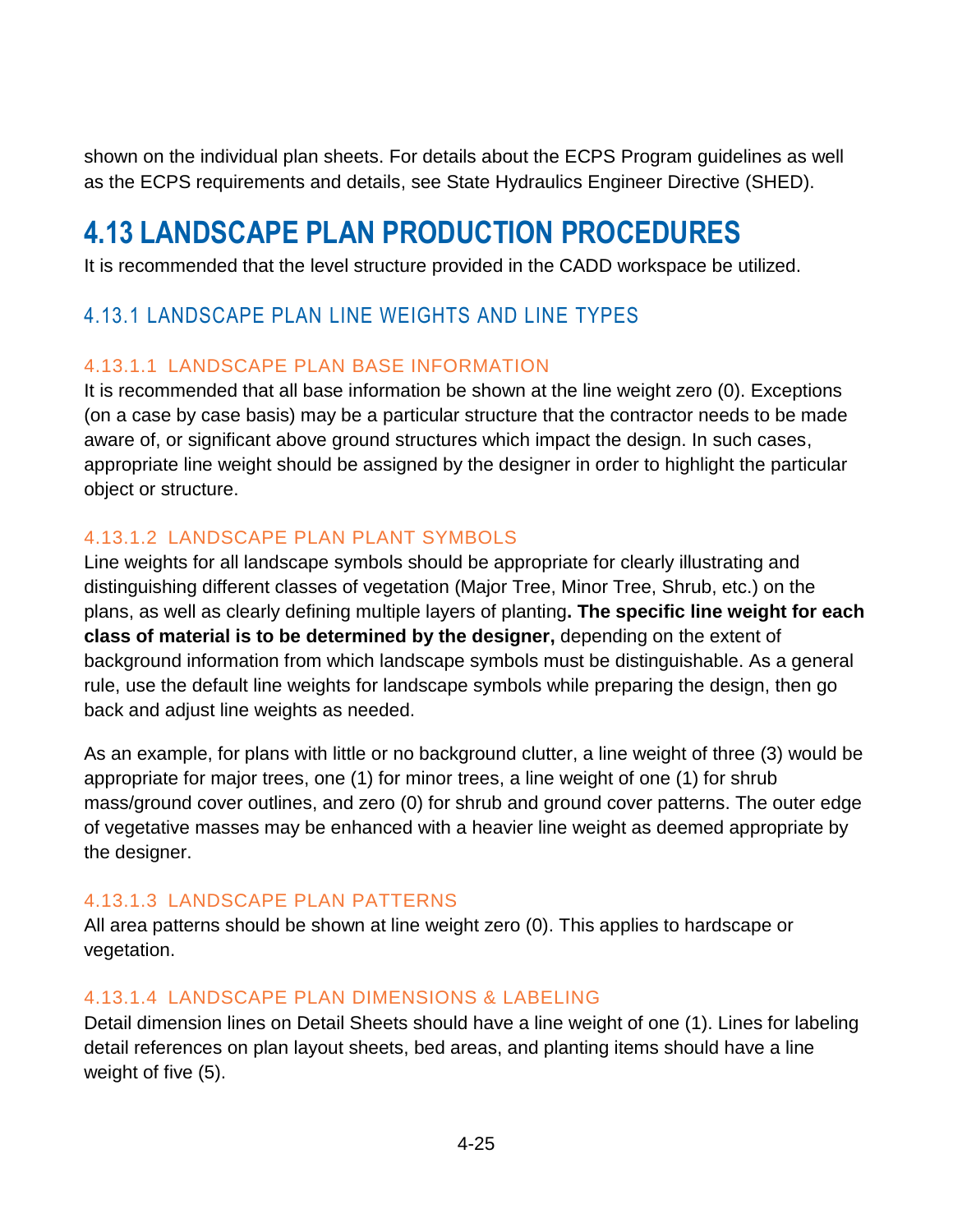#### 4.13.1.5 LANDSCAPE PLAN DETAIL DRAWINGS

The specific line weights for supplementary details should be determined by the designer in order to clearly and accurately illustrate the work to be performed. It is recommended that the designer begin with a line weight of one (1) and then make adjustments accordingly.

# <span id="page-29-0"></span>4.13.2 LANDSCAPE PLAN LEVEL STRUCTURE / COLORS

Level structure details including ByLevel symbology settings (line style, color, and line weight) are discussed in Chapter 3. VDOT has also provided detailed tables which document the levels available for use as well as the symbology applied to the items placed on those levels.

- Link to [Landscape Levels \(Named\)](https://www.virginiadot.org/business/resources/LocDes/CADDManual/File/MicroStation_Levels.xlsx) table
- Link to [Landscape Levels \(Legacy\)](https://www.virginiadot.org/business/resources/LocDes/CADDManual/File/Landscape_Levels_and_Colors.pdf) table

# <span id="page-29-1"></span>4.13.3 LANDSCAPE PLAN TEXT / LABELS

Text sizes and text line weights will vary depending on the complexity and scale of the plans and the degree of background clutter but will generally match the sizes and line weights of the text shown on the roadway plan sheets. The following is a general guideline which covers most situations for plans, details, and summaries for transportation related projects. Text, label lines and boxes may be placed on the appropriate levels shown in the levels table.

• Link to [Landscape Text/Labels](https://www.virginiadot.org/business/resources/LocDes/CADDManual/File/Landscape_Text_and_Labels.pdf) Job Aid

# <span id="page-29-2"></span>4.13.4 LANDSCAPE PLAN SYMBOLS GENERAL GUIDELINES

Landscape symbols for graphic representation may be chosen by the designer from the cell libraries available in the CADD Workspace or from custom cells created by the designer. Landscape Symbols should be of a size and design which convey to the customer and contractor an accurate and legible representation of work proposed in keeping with professional practice.

#### 4.13.4.1 LANDSCAPE SYMBOLS FORM

The form or design of any landscape symbol should illustrate the scale, and if necessary, the texture of the object it represents as distinguishable from other objects in the landscape. For example, a landscape plan which has ten different species of major trees, such as Oak, Maple, Ash, etc. would be redundant and confusing if the designer illustrated all the trees with a circle of the same size and line weight. A better approach would be to use different symbols including, but not limited to the circle. Also, since oaks are on average a larger tree than maples, the designer may want to illustrate them with a larger symbol. When vegetative masses are intended, such as groundcover, it is not necessary to use individual symbols for each plant. In such cases, the designer should consider using an area pattern if possible.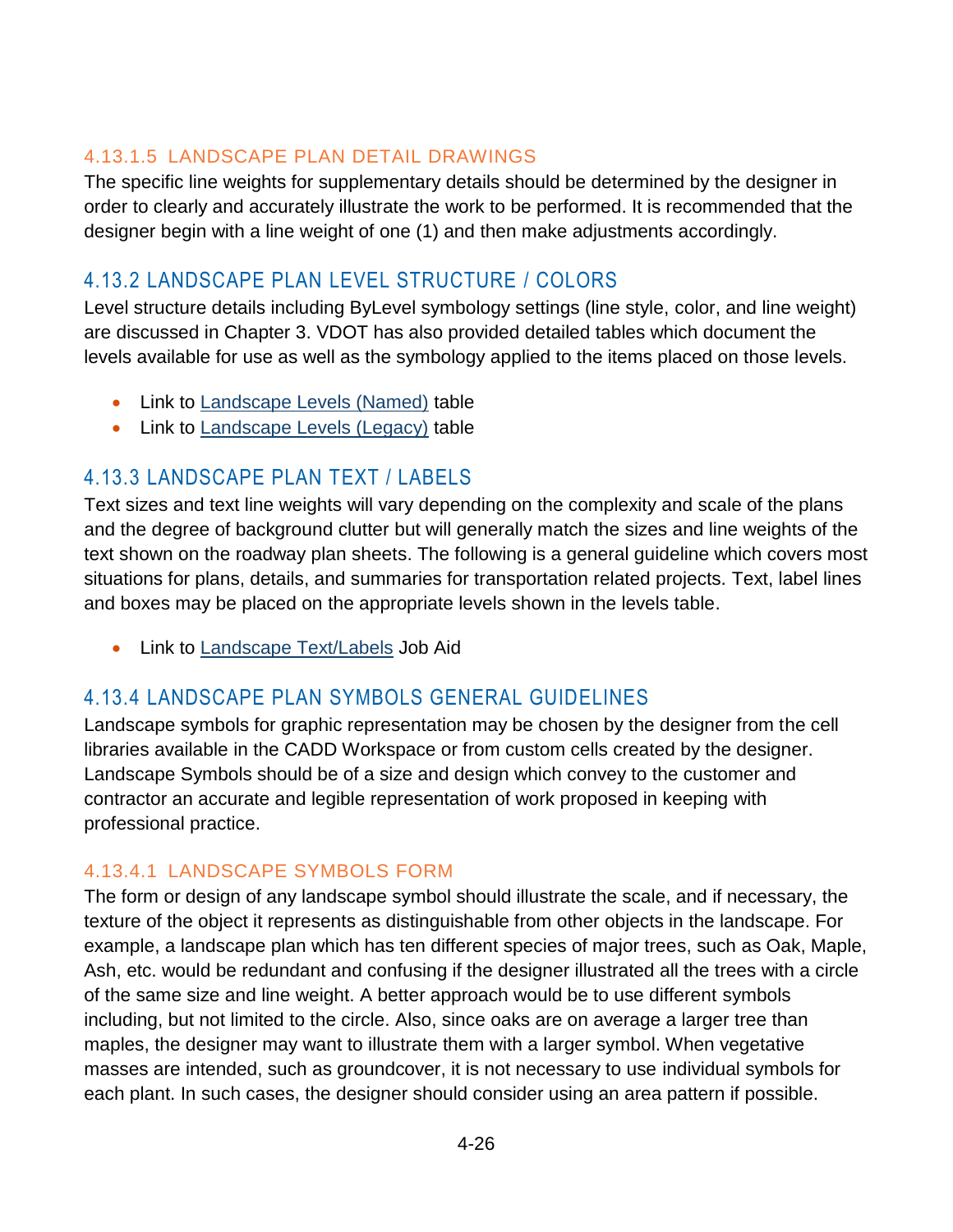#### 4.13.4.2 LANDSCAPE SYMBOLS SIZE

The size of landscape symbols is relative to what the designer is trying to illustrate, and at what scale they are illustrated. But more importantly, it must also be remembered that plants are living growing things. Therefore, for the purpose of construction plans, it is not advisable to illustrate them at the size they would appear at the time of installation as they would appear too small. Neither is it advisable to show them at their ultimate size, as this would prove impractical for interpreting construction plans. In most roadway situations, therefore, the following general guidelines in [Table 4-4](#page-30-1) will help the designer begin to understand the delicate balance between scale and adequate graphic illustration. However, these guidelines are not a substitute for the designer to choose what is appropriate to their specific design.

| <b>Item</b>                                              | <b>Symbol Size</b>                                                                                   |
|----------------------------------------------------------|------------------------------------------------------------------------------------------------------|
| <b>Major Trees</b>                                       | 25' - 35' diameter                                                                                   |
| <b>Minor Trees</b>                                       | 12' - 20' diameter                                                                                   |
| Large Shrubs                                             | 5' - 10' diameter                                                                                    |
| <b>Small Shrubs</b>                                      | $2'$ - 4' diameter                                                                                   |
| <b>Large Ornamental Grasses</b>                          | 5' diameter                                                                                          |
| <b>Ornamental Grasses</b>                                | $3'$ - $5'$ diameter                                                                                 |
| Groundcovers Shrub masses<br><b>Reforestation masses</b> | Use area patterns                                                                                    |
| Hardscape items                                          | Show with recognizable symbol with detail<br>reference, or at actual size depending on<br>the scale. |

<span id="page-30-1"></span>**Table [4-](#page-4-0)4: Landscape Symbols**

# <span id="page-30-0"></span>**4.14 STRUCTURE AND BRIDGE PLAN PRODUCTION PROCEDURES**

The general drafting procedures and practices for the development of plans for the Structure and Bridge Division are stipulated in Chapter 1 of Part 2 of the Manual of the Structure and